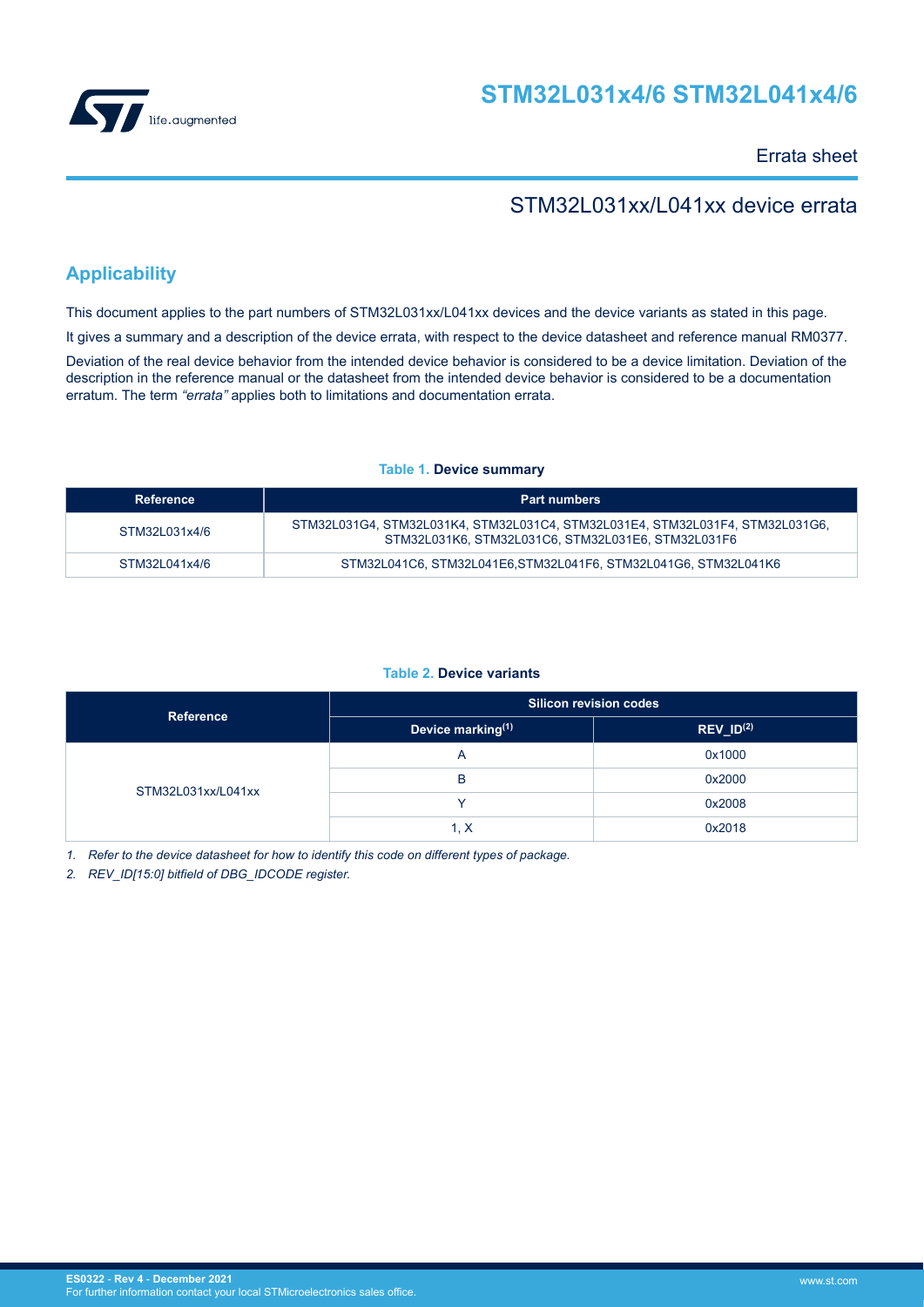<span id="page-1-0"></span>

## **1 Summary of device errata**

The following table gives a quick reference to the STM32L031xx/L041xx device limitations and their status:

- A = limitation present, workaround available
- N = limitation present, no workaround available
- P = limitation present, partial workaround available
- *"-"* = limitation absent

Applicability of a workaround may depend on specific conditions of target application. Adoption of a workaround may cause restrictions to target application. Workaround for a limitation is deemed partial if it only reduces the rate of occurrence and/or consequences of the limitation, or if it is fully effective for only a subset of instances on the device or in only a subset of operating modes, of the function concerned.

|                 |                |                                                                                                       |                | <b>Status</b> |                                 |
|-----------------|----------------|-------------------------------------------------------------------------------------------------------|----------------|---------------|---------------------------------|
| <b>Function</b> | <b>Section</b> | <b>Limitation</b>                                                                                     | Rev.<br>A      | Rev.<br>в     | Rev.<br>Y, 1,<br>$\mathsf{x}^-$ |
|                 | 2.1.1          | Delay after an RCC peripheral clock enabling                                                          | A              | A             | A                               |
|                 | 2.1.2          | Flash memory wakeup issue when waking up from Stop or Sleep with<br>Flash in power-down mode          | $\overline{A}$ |               | L                               |
|                 | 2.1.3          | Unexpected system reset when waking up from Stop mode with<br>regulator in low-power mode             | A              | ٠             | L.                              |
|                 | 2.1.4          | I2C and USART cannot wake up the device from Stop mode                                                | N              | N             | L                               |
| <b>System</b>   | 2.1.5          | LDM, STM, PUSH and POP not allowed in IOPORT bus                                                      | N              | N             | N                               |
|                 | 2.1.6          | BOOT MODE bits do not reflect the selected boot mode                                                  | N              | N             | $\overline{a}$                  |
|                 | 2.1.7          | <b>SRAM size limited to 4 Kbytes</b>                                                                  | N              |               | L,                              |
|                 | 2.1.8          | Electrical sensitivity characteristics lower compared to other STM32<br>devices                       | N              | N             | N                               |
|                 | 2.1.9          | Additional current consumption in Standby mode                                                        | N              |               | $\overline{a}$                  |
|                 | 2.2.1          | Schmitt trigger hysteresis disabled on PH0 and PH1 inputs                                             | N              |               |                                 |
| <b>GPIO</b>     | 2.2.2          | Timer2 and Timer21 alternate functions not available on PA8, PB6<br>and PA11                          | N              |               | ÷,                              |
| <b>DMA</b>      | 2.3.1          | DMA disable failure and error flag omission upon simultaneous<br>transfer error and global flag clear | A              | A             | A                               |
|                 | 2.4.1          | Overrun flag is not set if EOC reset coincides with new conversion<br>end                             | P              | P             | P                               |
| <b>ADC</b>      | 242            | Writing ADC CFGR1 register while ADEN bit is set resets RES[1:0]<br>bitfield                          | $\mathsf{A}$   | A             | A                               |
|                 | 2.4.3          | Out-of-threshold value is not detected in AWD1 Single mode                                            | A              | A             | A                               |
| <b>COMP</b>     | 2.5.1          | COMP1 CSR and COMP2 CSR lock bit reset by SYSCFGRST bit in<br><b>RCC APB2RSTR register</b>            | N              | N             | N                               |
|                 | 2.5.2          | Output of comparator 2 cannot be internally connected to input 1 of<br>low-power timer                | $\overline{A}$ |               |                                 |
|                 | 2.7.1          | PWM re-enabled in automatic output enable mode despite of system<br>break                             | P              | P             | P                               |
| <b>TIM</b>      | 2.7.3          | Consecutive compare event missed in specific conditions                                               | N              | N             | N                               |
|                 | 2.7.4          | Output compare clear not working with external counter reset                                          | P              | P             | P                               |
| <b>LPTIM</b>    | 2.8.1          | Device may remain stuck in LPTIM interrupt when entering Stop<br>mode                                 | A              | A             | Α                               |

## **Table 3. Summary of device limitations**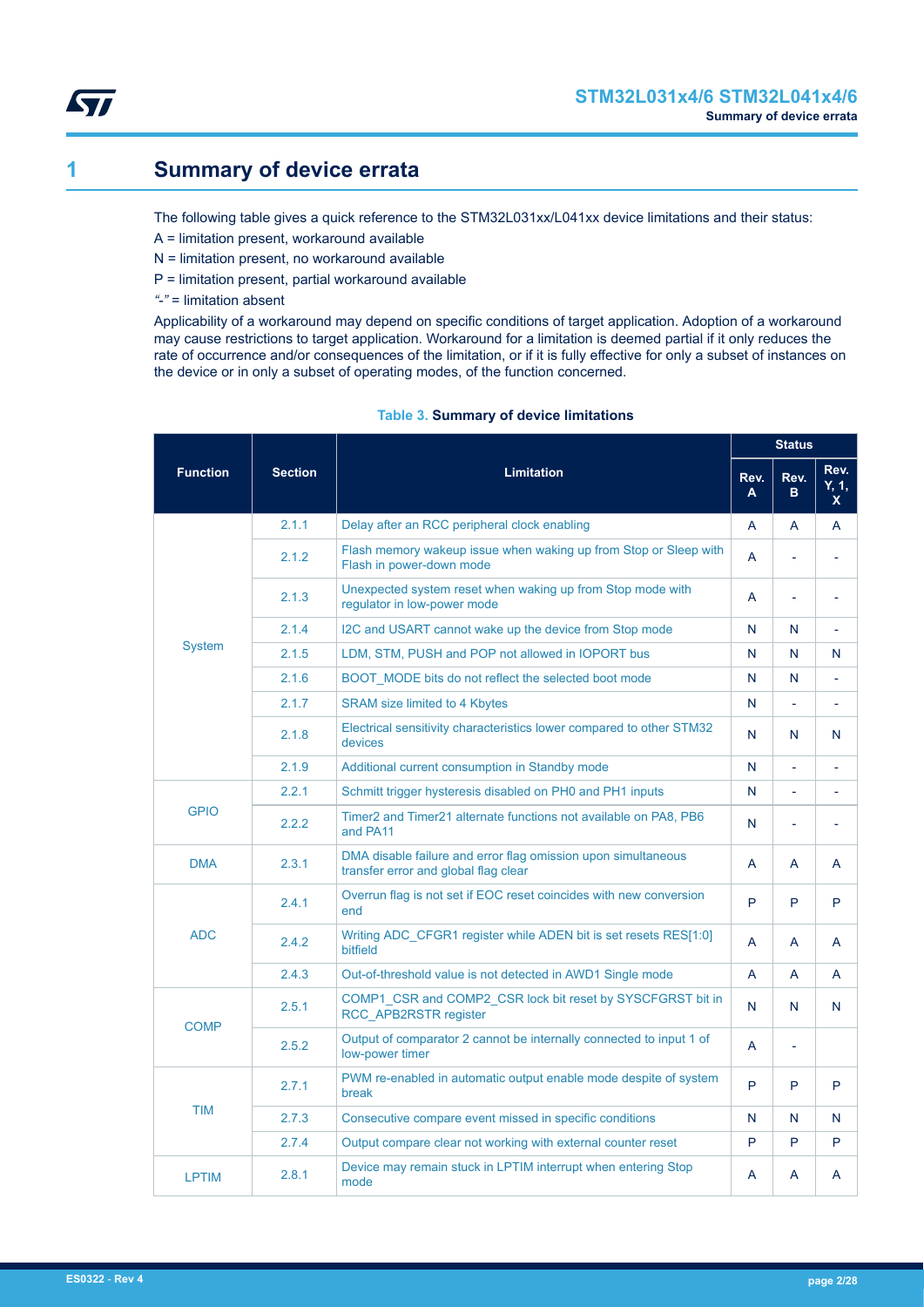## **STM32L031x4/6 STM32L041x4/6**

|                     |                |                                                                                                                                 |           |           |                              |  | <b>Status</b> |
|---------------------|----------------|---------------------------------------------------------------------------------------------------------------------------------|-----------|-----------|------------------------------|--|---------------|
| <b>Function</b>     | <b>Section</b> | <b>Limitation</b>                                                                                                               | Rev.<br>A | Rev.<br>в | Rev.<br>Y, 1,<br>$\mathbf x$ |  |               |
| <b>LPTIM</b>        | 2.8.2          | Device may remain stuck in LPTIM interrupt when clearing event flag                                                             | P         | P         | P                            |  |               |
|                     | 2.8.3          | LPTIM events and PWM output are delayed by 1 kernel clock cycle                                                                 | P         | P         | P                            |  |               |
|                     | 2.9.1          | Spurious tamper detection when disabling the tamper channel                                                                     | N         | N         | N                            |  |               |
|                     | 2.9.2          | RTC calendar registers are not locked properly                                                                                  | A         | A         | A                            |  |               |
|                     | 2.9.3          | RTC interrupt can be masked by another RTC interrupt                                                                            | A         | A         | A                            |  |               |
| <b>RTC and TAMP</b> | 2.9.4          | Calendar initialization may fail in case of consecutive INIT mode entry                                                         | A         | A         | A                            |  |               |
|                     | 2.9.5          | Alarm flag may be repeatedly set when the core is stopped in debug                                                              | N         | N         | N                            |  |               |
|                     | 2.9.6          | Detection of a tamper event occurring before enabling the tamper<br>detection is not supported in edge detection mode           | A         | A         | A                            |  |               |
|                     | 2.10.1         | 10-bit master mode: new transfer cannot be launched if first part of<br>the address is not acknowledged by the slave            | A         | A         | A                            |  |               |
|                     | 2.10.3         | Wrong data sampling when data setup time (tSU;DAT) is shorter than<br>one I2C kernel clock period                               | P         | P         | P                            |  |               |
| 12C                 | 2.10.4         | Spurious bus error detection in master mode                                                                                     | A         | A         | A                            |  |               |
|                     | 2.10.5         | Last-received byte loss in reload mode                                                                                          | P         | P         | P                            |  |               |
|                     | 2.10.6         | Spurious master transfer upon own slave address match                                                                           | P         | P         | P                            |  |               |
|                     | 2.10.8         | OVR flag not set in underrun condition                                                                                          | N         | N         | N                            |  |               |
|                     | 2.10.9         | Transmission stalled after first byte transfer                                                                                  | A         | A         | A                            |  |               |
|                     | 2.11.1         | Non-compliant sampling for NACK signal from smartcard                                                                           | N         | N         | N                            |  |               |
|                     | 2.11.2         | Break request preventing TC flag from being set                                                                                 | A         | A         | A                            |  |               |
| <b>USART</b>        | 2.11.3         | RTS is active while $RE = 0$ or $UE = 0$                                                                                        | A         | A         | A                            |  |               |
|                     | 2.11.4         | Receiver timeout counter wrong start in two-stop-bit configuration                                                              | A         | A         | A                            |  |               |
|                     | 2.11.5         | Data corruption due to noisy receive line                                                                                       | N         | N         | N                            |  |               |
|                     | 2.12.1         | Break request preventing TC flag from being set                                                                                 | A         | A         | A                            |  |               |
| <b>LPUART</b>       | 2.12.2         | RTS is active while $RE = 0$ or $UE = 0$                                                                                        | A         | A         | A                            |  |               |
|                     | 2.12.3         | Receiver timeout counter wrong start in two-stop-bit configuration                                                              | A         | A         | A                            |  |               |
|                     | 2.12.4         | Data corruption due to noisy receive line                                                                                       | N         | N         | N                            |  |               |
|                     | 2.13.1         | BSY bit may stay high when SPI is disabled                                                                                      | A         | Α         | A                            |  |               |
|                     | 2.13.2         | BSY bit may stay high at the end of data transfer in slave mode                                                                 | A         | A         | A                            |  |               |
|                     | 2.13.3         | Corrupted last bit of data and/or CRC, received in master mode with<br>delayed SCK feedback                                     | A         | A         | A                            |  |               |
| <b>SPI</b>          | 2.13.4         | Wrong CRC in full-duplex mode handled by DMA with imbalanced<br>setting of data counters                                        | A         | A         | A                            |  |               |
|                     | 2.13.6         | Anticipated communication upon SPI transit from slave receiver to<br>master                                                     | A         | A         | A                            |  |               |
|                     | 2.13.7         | Limited SPI frequency when peripheral is configured in Master<br>reception or in Slave transmission mode and VDD is below 2.7 V | N         |           |                              |  |               |

The following table gives a quick reference to the documentation errata.

ST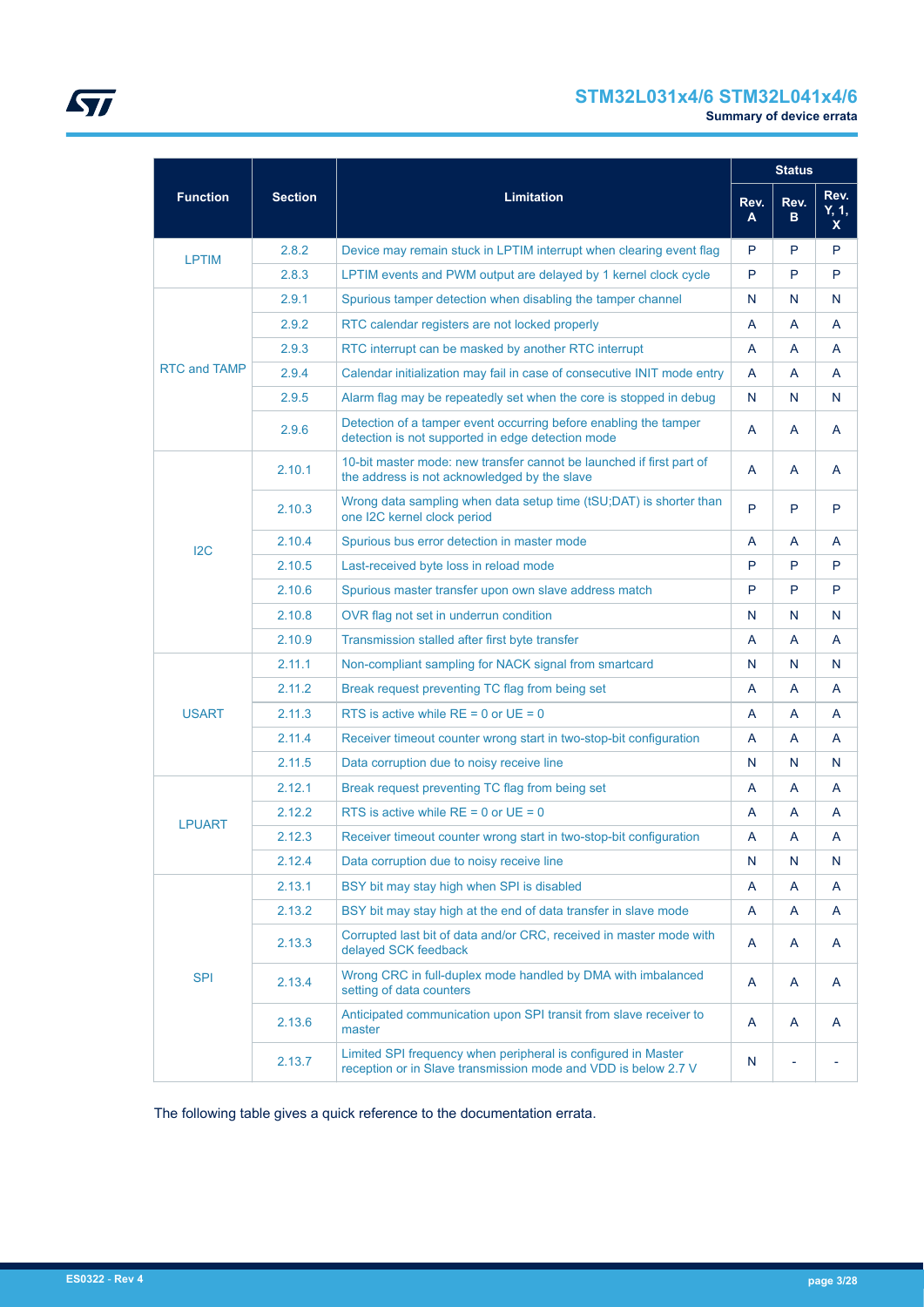| <b>Function</b> | <b>Section</b> | <b>Documentation erratum</b>                                            |
|-----------------|----------------|-------------------------------------------------------------------------|
| <b>DMA</b>      | 2.3.2          | Byte and half-word accesses not supported                               |
| <b>RNG</b>      | 2.6.1          | RNG clock error does not stop random numbers                            |
| TIM             | 2.7.2          | TRGO and TRGO2 trigger output failure                                   |
| 12C             | 2.10.2         | Wrong behavior in Stop mode                                             |
|                 | 2.10.7         | START bit is cleared upon setting ADDRCF, not upon address match        |
| <b>SPI</b>      | 2.13.5         | CRC error in SPI slave mode if internal NSS changes before CRC transfer |

## **Table 4. Summary of device documentation errata**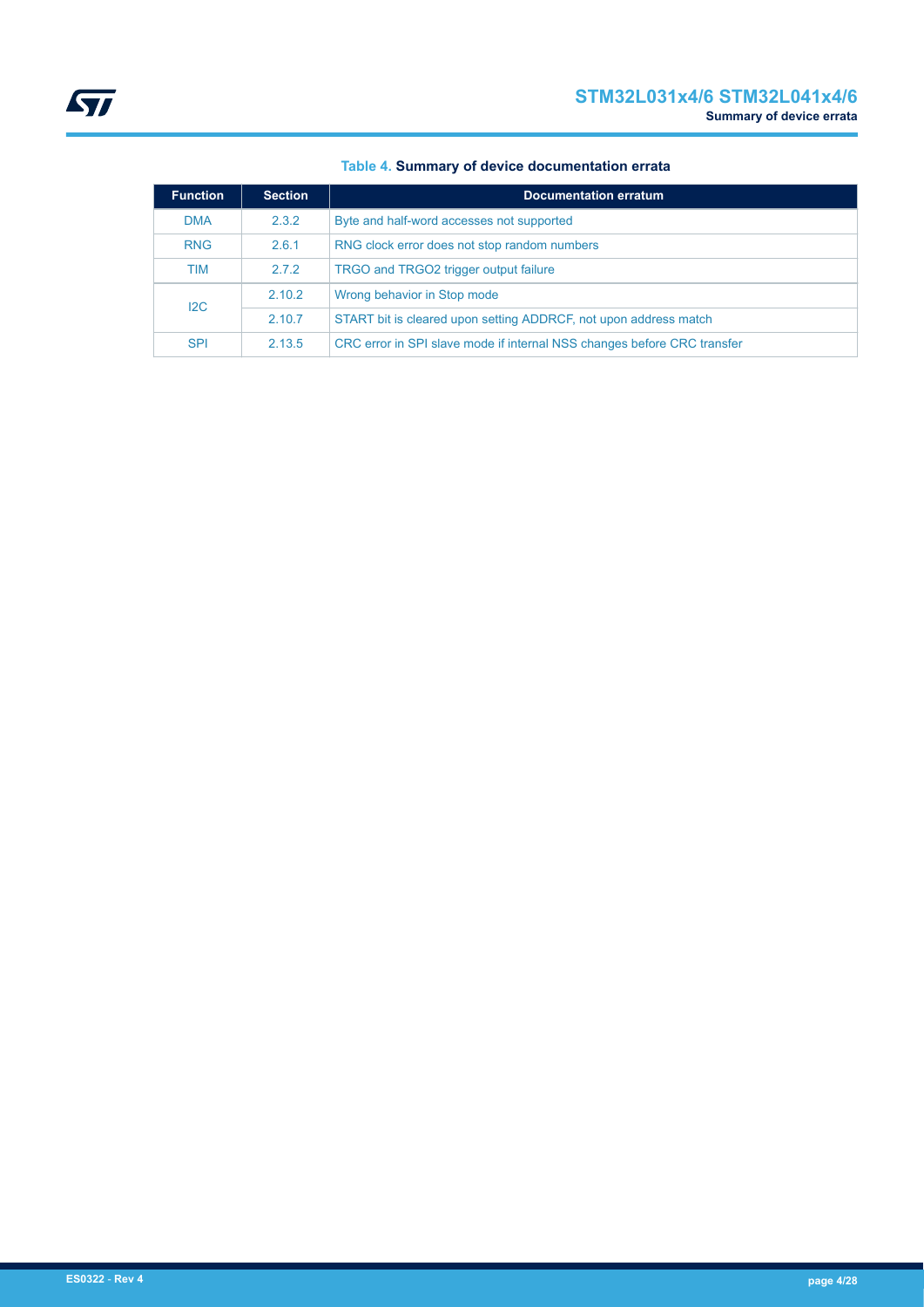<span id="page-4-0"></span>

## **2 Description of device errata**

The following sections describe limitations of the applicable devices with  $Arm^{\circledR}$  core and provide workarounds if available. They are grouped by device functions.

*Note: Arm is a registered trademark of Arm Limited (or its subsidiaries) in the US and/or elsewhere.*

arm

## **2.1 System**

## **2.1.1 Delay after an RCC peripheral clock enabling**

#### **Description**

A delay between an RCC peripheral clock enable and the effective peripheral enabling should be taken into account in order to manage the peripheral read/write from/to registers.

This delay depends on the peripheral mapping:

- If the peripheral is mapped on AHB: the delay should be equal to 1 AHB clock cycle after the clock enable bit is set in the hardware register.
	- For I/O peripheral, the delay should be equal to 1 AHB clock cycle after the clock enable bit is set in the hardware register (only applicable to write accesses).
- If the peripheral is mapped on APB: No delay is necessary (no limitation).

## **Workaround**

- Enable the peripheral clock some time before the peripheral read/write register is required.
- For AHB peripheral (including I/O), insert a dummy read operation to the corresponding register.

## **2.1.2 Flash memory wakeup issue when waking up from Stop or Sleep with Flash in power-down mode**

## **Description**

When an external wakeup event (EXTI) occurs in a narrow time window around low-power mode entry (Stop or Sleep mode with Flash memory in power-down state), the Flash wakeup time may be increased. As a result, the first data read or instruction fetch from Flash may be incorrect.

## **The probability that this issue occurs is very low since it may happen only during a very narrow time window.**

#### **Workaround**

Three workarounds are available:

- Do not put the Flash memory module in power-down mode when entering Sleep or Low-power sleep modes.
- Before entering Stop mode by executing a WFI instruction from RAM, set the RUN PD bit in the FLASH\_ACR register. After exiting from Stop mode, the Flash memory is automatically powered ON and you can resume program execution from Flash memory. After wakeup, clear the RUN\_PD bit.
- Before entering Stop mode by executing WFI instruction from RAM, set the RUN\_PD bit in the FLASH\_ACR register and set the DS\_EE\_KOFF bit in PWR\_CR register. After resuming from Stop mode, the Flash memory stays in power-down mode. Wake-up the Flash memory by clearing FLASH\_ACR\_RUN\_PD bit and return to code execution.

## **2.1.3 Unexpected system reset when waking up from Stop mode with regulator in low-power mode**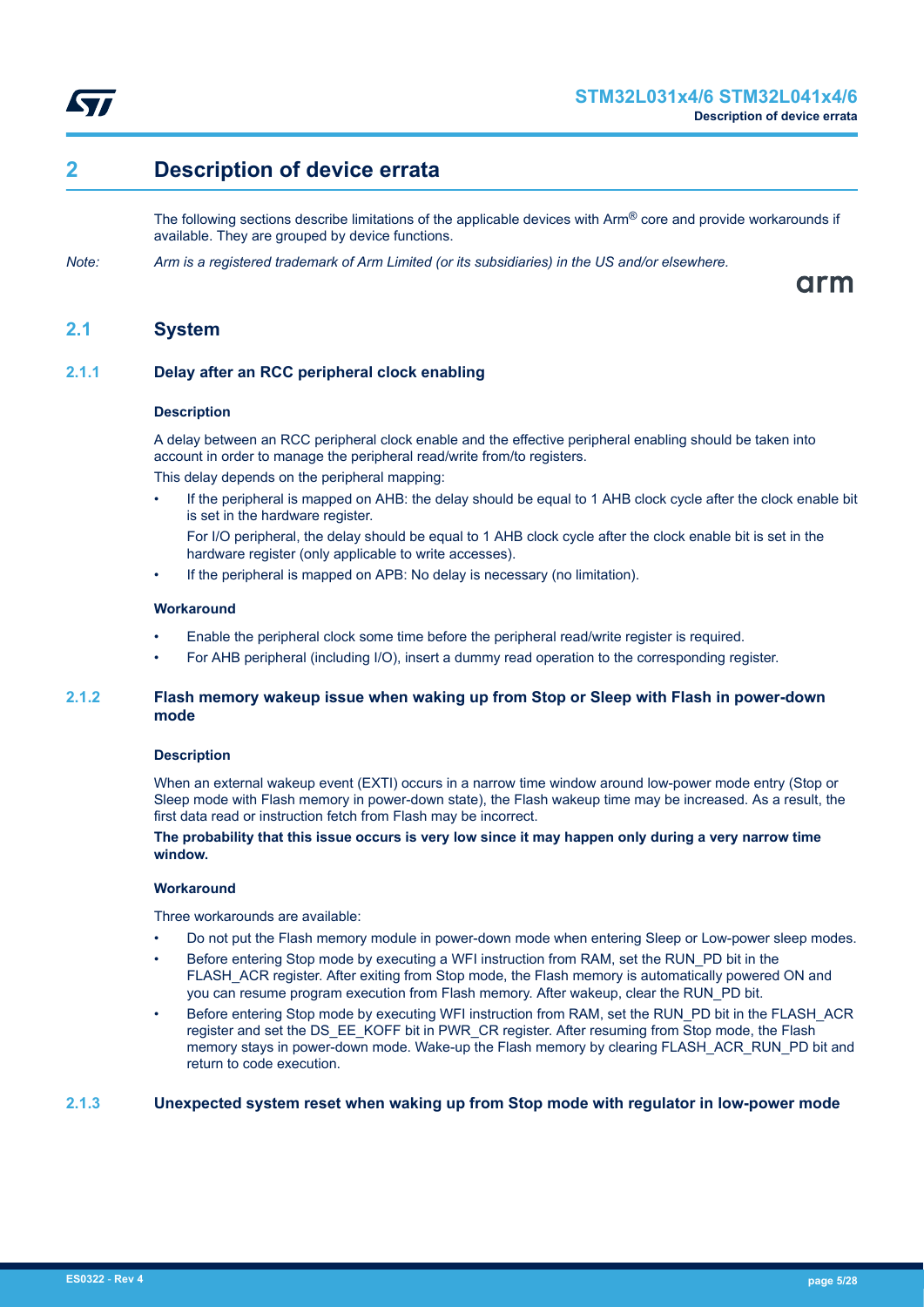<span id="page-5-0"></span>

### **Description**

When the device returns to Run mode after waking up from Stop mode while the internal voltage regulator is configured to switch to low-power mode in Stop mode (LPSDSR = 1 in PWR\_CR register), an unexpected system reset may occur if the following conditions are met:

- The internal regulator is set to Range 2 or Range 3 before entering Stop mode.
- $V<sub>DD</sub>$  power supply is below 2.7 V.

#### **The probability that this issue occurs is very low since it may happen only for very narrow supply voltage windows which vary from one device to another.**

This reset is internal only and does not affect the NRST pin state and the flags in the Control/status register (RCC\_CSR).

#### **Workaround**

Two workarounds are possible:

- Enter Stop mode with the internal voltage regulator set to main mode (LPSDSR=0 in PWR\_CR).
- Set the internal voltage regulator to Range1 before entering Stop mode.

## **2.1.4 I2C and USART cannot wake up the device from Stop mode**

#### **Description**

When the microcontroller is in Stop mode with the regulator in low-power mode, an unexpected system reset may occur if the I2C or the USART attempts to wake up the device.

This limitation also impacts LPUART when the HSI16 is used as clock source instead of LSE.

This reset is internal only and does not affect the NRST pin state and the flags in the Control/status register (RCC\_CSR).

The lower the  $V_{DD}$  value, the more often this unpredictable behavior may occur.

#### **Workaround**

#### None.

It is recommended to avoid using the USART and I2C wakeup from Stop mode features. To disable them, keep WUPEN bit in I2C\_CR1 and UESM bit in USARTx\_CR1 at 0.

Two solutions are then possible to perform I2C or USART communications:

- Put the microcontroller in a mode different from Stop (or Standby mode) before initiating communications.
- Replace Stop mode with Stop mode plus regulator in main mode by keeping LPSDSR bit of PWR\_CR set to  $\Omega$

## **2.1.5 LDM, STM, PUSH and POP not allowed in IOPORT bus**

#### **Description**

The instructions Load Multiple (LM), Store Multiple (STM), PUSH and POP fail when the address points to the IOPORT bus memory area (address range = 0x5XXX XXXX).

#### **Workaround**

None.

## **2.1.6 BOOT\_MODE bits do not reflect the selected boot mode**

#### **Description**

The BOOT\_MODE[1:0] bits of the SYSCFG\_CFGR1 register remain set to '0' while they should reflect the boot mode selected by the boot pins.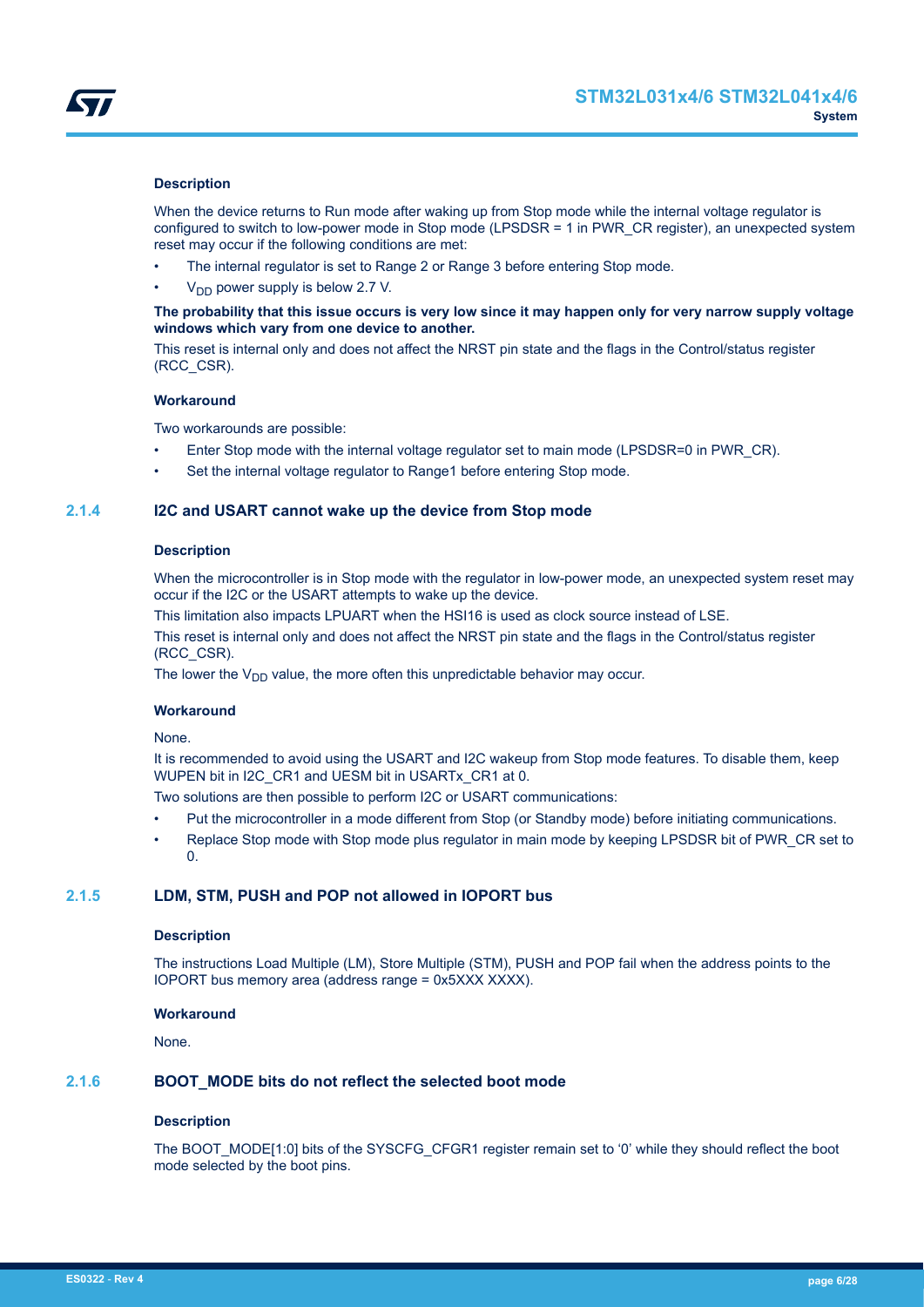<span id="page-6-0"></span>

None.

## **2.1.7 SRAM size limited to 4 Kbytes**

## **Description**

SRAM is available only from address 0x2000 0000 to 0x2000 0FFF.

## **Workaround**

None.

## **2.1.8 Electrical sensitivity characteristics lower compared to other STM32 devices**

## **Description**

The ESD absolute maximum ratings are lower compared to some other STM32 devices:

- Electrostatic discharge voltage human body model ( $V_{ESD(HBM)}$ ) class is 1C instead of 2 and the maximum value is 1000 V instead of 2000 V.
- Electrostatic discharge voltage charge device model ( $V_{ESD(CDM)}$ ) class is C3 and the maximum value is 250 V instead of 500 V.

#### **Workaround**

None.

## **2.1.9 Additional current consumption in Standby mode**

## **Description**

When entering Standby mode, the EEPROM remains on, thus causing an extra power consumption of around 500 µA.

## **Workaround**

None.

## **2.2 GPIO**

## **2.2.1 Schmitt trigger hysteresis disabled on PH0 and PH1 inputs**

#### **Description**

When an I/O port is configured as an input, the Schmitt trigger input should be activated. However, the Schmitt trigger hysteresis feature is deactivated on PH0 and PH1, thus preventing them to filter noise during I/O switching. Only LQFP48 package is impacted.

#### **Workaround**

None.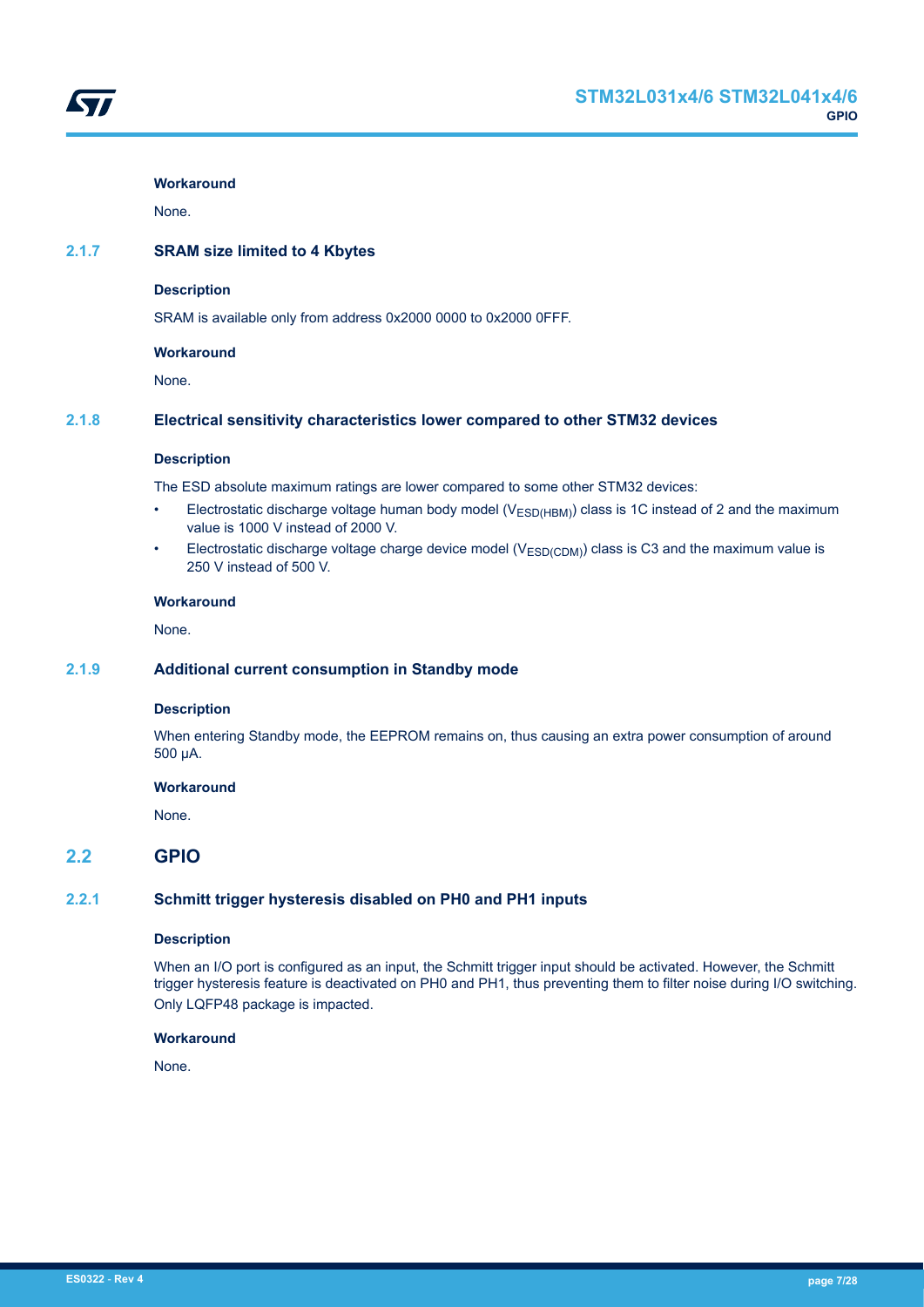<span id="page-7-0"></span>

## **2.2.2 Timer2 and Timer21 alternate functions not available on PA8, PB6 and PA11**

#### **Description**

The following alternate functions are missing:

- TIM2 CH1 on PA8
- TIM21 CH1 on PB6
- TIM21\_CH2 on PA11

#### **Workaround**

None.

## **2.3 DMA**

## **2.3.1 DMA disable failure and error flag omission upon simultaneous transfer error and global flag clear**

#### **Description**

Upon a data transfer error in a DMA channel x, both the specific TEIFx and the global GIFx flags are raised and the channel x is normally automatically disabled. However, if in the same clock cycle the software clears the GIFx flag (by setting the CGIFx bit of the DMA\_IFCR register), the automatic channel disable fails and the TEIFx flag is not raised.

This issue does not occur with ST's HAL software that does not use and clear the GIFx flag when the channel is active.

## **Workaround**

Do not clear GIFx flags when the channel is active. Instead, use HTIFx, TCIFx, and TEIFx specific event flags and their corresponding clear bits.

## **2.3.2 Byte and half-word accesses not supported**

#### **Description**

Some reference manual revisions may wrongly state that the DMA registers are byte- and half-word-accessible. Instead, the DMA registers must always be accessed through aligned 32-bit words. Byte or half-word write accesses cause an erroneous behavior.

ST's low-level driver and HAL software only use aligned 32-bit accesses to the DMA registers.

This is a description inaccuracy issue rather than a product limitation.

#### **Workaround**

No application workaround is required.

## **2.4 ADC**

## **2.4.1 Overrun flag is not set if EOC reset coincides with new conversion end**

#### **Description**

If the EOC flag is cleared by an ADC\_DR register read operation or by software during the same APB cycle in which the data from a new conversion are written in the ADC\_DR register, the overrun event duly occurs (which results in the loss of either current or new data) but the overrun flag (OVR) may stay low.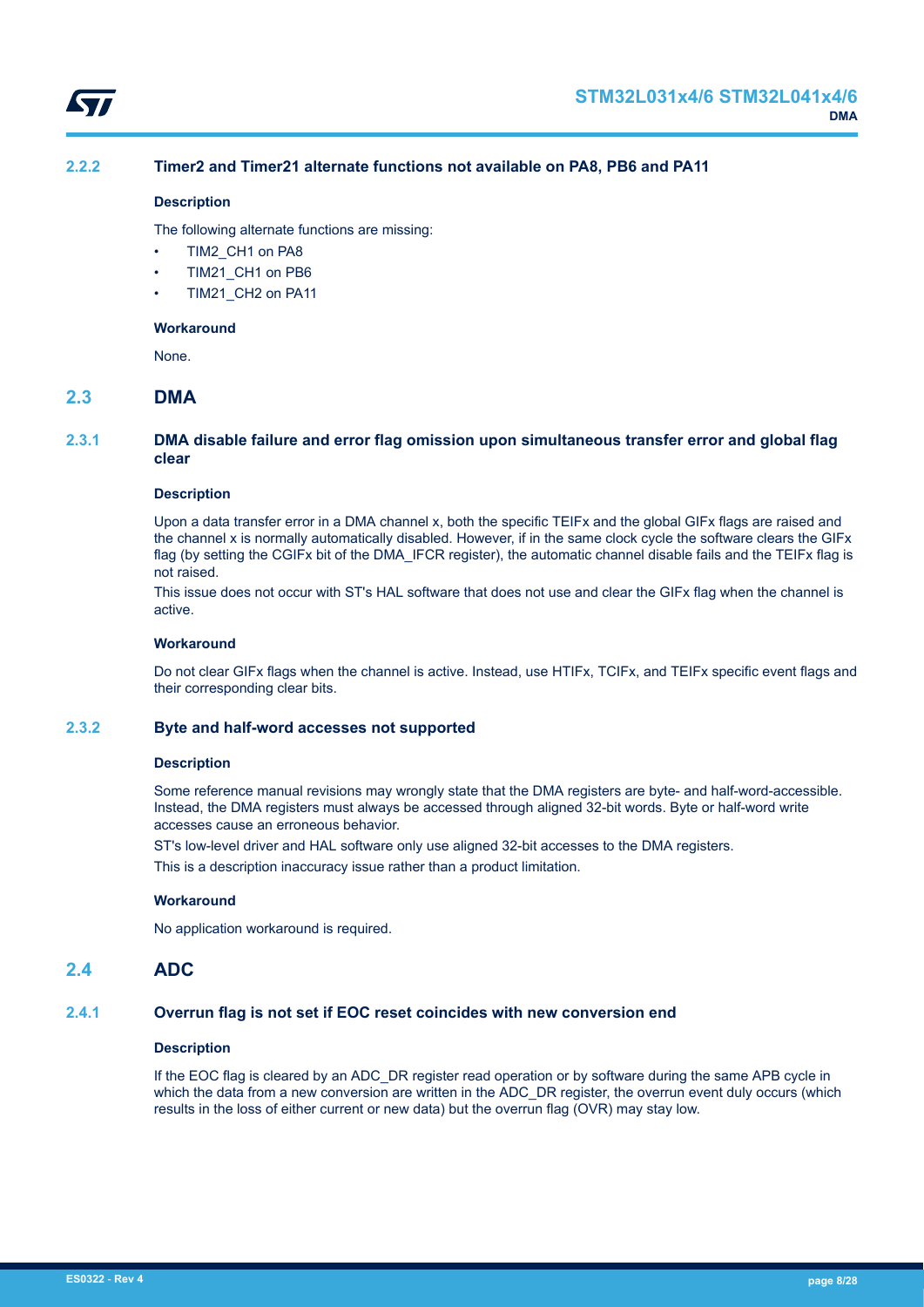<span id="page-8-0"></span>

Clear the EOC flag, by performing an ADC\_DR read operation or by software within less than one ADC conversion cycle period from the last conversion cycle end, in order to avoid the coincidence with the end of the new conversion cycle.

#### **2.4.2 Writing ADC\_CFGR1 register while ADEN bit is set resets RES[1:0] bitfield**

#### **Description**

Modifying the ADC\_CFGR1 register while ADC is enabled (ADEN set in ADC\_CR) and no conversion is ongoing (ADSTART cleared in ADC\_CR) resets RES[1:0] to 00 whatever the bitfield previous value.

#### **Workaround**

Apply the following sequence:

- 1. Set ADDIS to disable the ADC, and wait until ADEN is cleared.
- 2. Program the ADC CFGR1 register according to the application requirements.
- 3. Set ADEN bit.

## **2.4.3 Out-of-threshold value is not detected in AWD1 Single mode**

#### **Description**

AWD1 analog watchdog does not detect that the result of a converted channel has reached the programmed threshold when the ADC operates in Single mode, performs a sequence of conversions, and one of the converted channels other than the first one is monitored by the AWD1 analog watchdog.

#### **Workaround**

Apply one of the following measures:

- Use a conversion sequence of one single channel.
- Configure the monitored channel as the first one of the sequence.

## **2.5 COMP**

## **2.5.1 COMP1\_CSR and COMP2\_CSR lock bit reset by SYSCFGRST bit in RCC\_APB2RSTR register**

#### **Description**

When the SYSCFGRST bit of RCC\_APB2RSTR register is set, the COMP1\_CSR and COMP2\_CSR register contents are reset even if COMP1LOCK and COMP2LOCK bits are set in COMP1\_CSR and the COMP2\_CSR register, respectively.

#### **Workaround**

#### None.

For security reasons, it is recommended to avoid using SYSCFGRST bit of RCC\_APB2RSTR when COMP1LOCK and/or COMP2LOCK bits are set.

#### **2.5.2 Output of comparator 2 cannot be internally connected to input 1 of low-power timer**

## **Description**

The COMP2LPTIMIN1 bit (bit 13 of COMP2\_CSR register) which internally connects COMP2VALUE to the low-power timer (LPTIM) input 1 has no effect.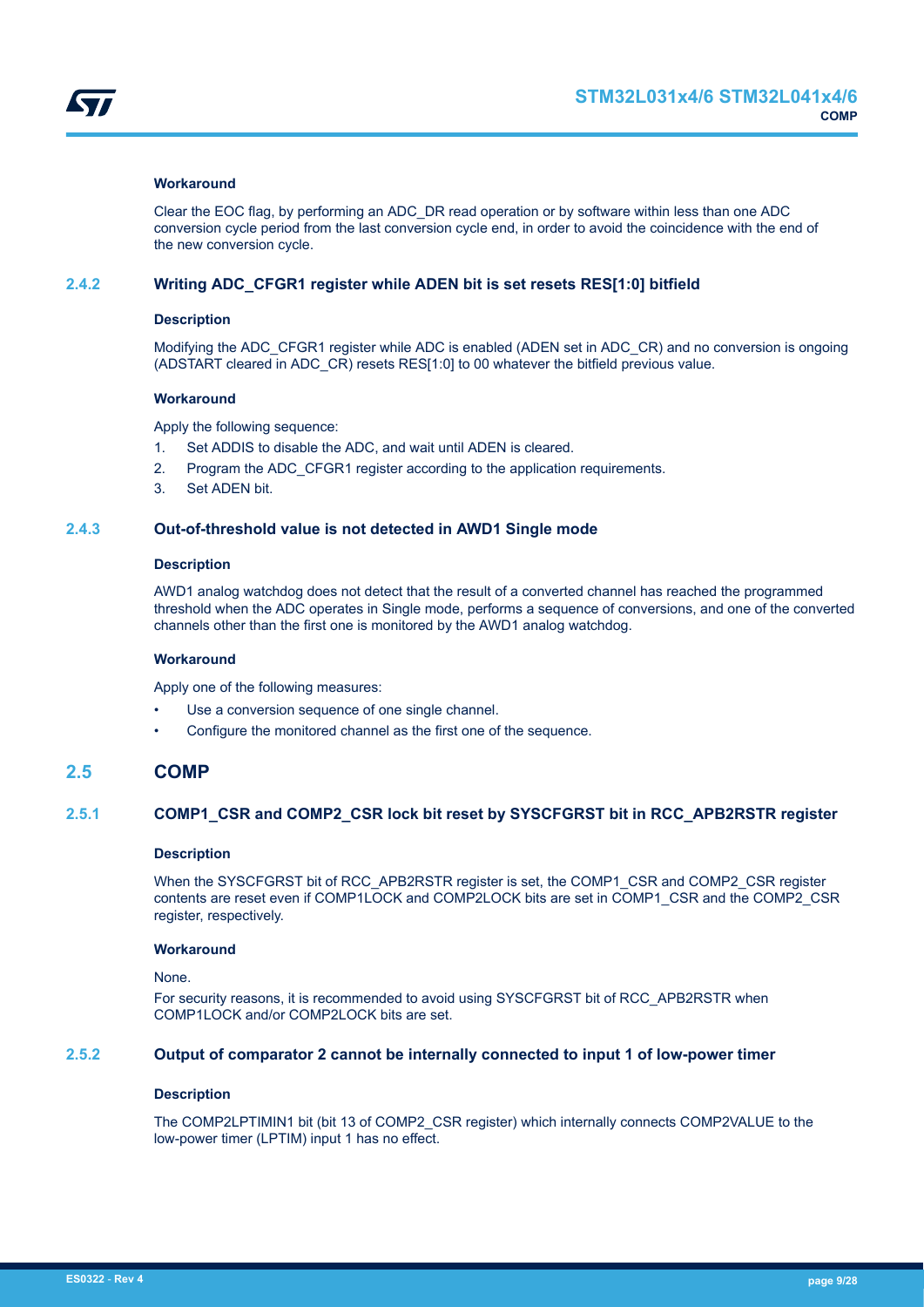<span id="page-9-0"></span>

Connect COMP2\_OUT output to an external pin and configure LPTIM\_IN1 on an external pin, then connect both pins together externally.

## **2.6 RNG**

## **2.6.1 RNG clock error does not stop random numbers**

#### **Description**

Some revisions of the reference manual may contain the following wrong statements to ignore:

- If the RNG clock frequency is too low, the RNG stops generating random numbers.
- The RNG operates only when the CECS flag is set to 0.

This is a documentation issue rather than a device limitation.

#### **Workaround**

No application workaround is required or applicable.

## **2.7 TIM**

## **2.7.1 PWM re-enabled in automatic output enable mode despite of system break**

#### **Description**

In automatic output enable mode (AOE bit set in TIMx BDTR register), the break input can be used to do a cycle-by-cycle PWM control for a current mode regulation. A break signal (typically a comparator with a current threshold ) disables the PWM output(s) and the PWM is re-armed on the next counter period.

However, a system break (typically coming from the CSS Clock security System) is supposed to stop definitively the PWM to avoid abnormal operation (for example with PWM frequency deviation).

In the current implementation, the timer system break input is not latched. As a consequence, a system break indeed disables the PWM output(s) when it occurs, but PWM output(s) is (are) re-armed on the following counter period.

#### **Workaround**

Preferably, implement control loops with the output clear enable function (OCxCE bit in the TIMx\_CCMR1/CCMR2 register), leaving the use of break circuitry solely for internal and/or external fault protection (AOE bit reset).

## **2.7.2 TRGO and TRGO2 trigger output failure**

#### **Description**

Some reference manual revisions may omit the following information.

The timers can be linked using ITRx inputs and TRGOx outputs. Additionally, the TRGOx outputs can be used as triggers for other peripherals (for example ADC). Since this circuitry is based on pulse generation, care must be taken when initializing master and slave peripherals or when using different master/slave clock frequencies:

- If the master timer generates a trigger output pulse on TRGOx prior to have the destination peripheral clock enabled, the triggering system may fail.
- If the frequency of the destination peripheral is modified on-the-fly (clock prescaler modification), the triggering system may fail.

As a conclusion, the clock of the slave timer or slave peripheral must be enabled prior to receiving events from the master timer, and must not be changed on-the-fly while triggers are being received from the master timer. This is a documentation issue rather than a product limitation.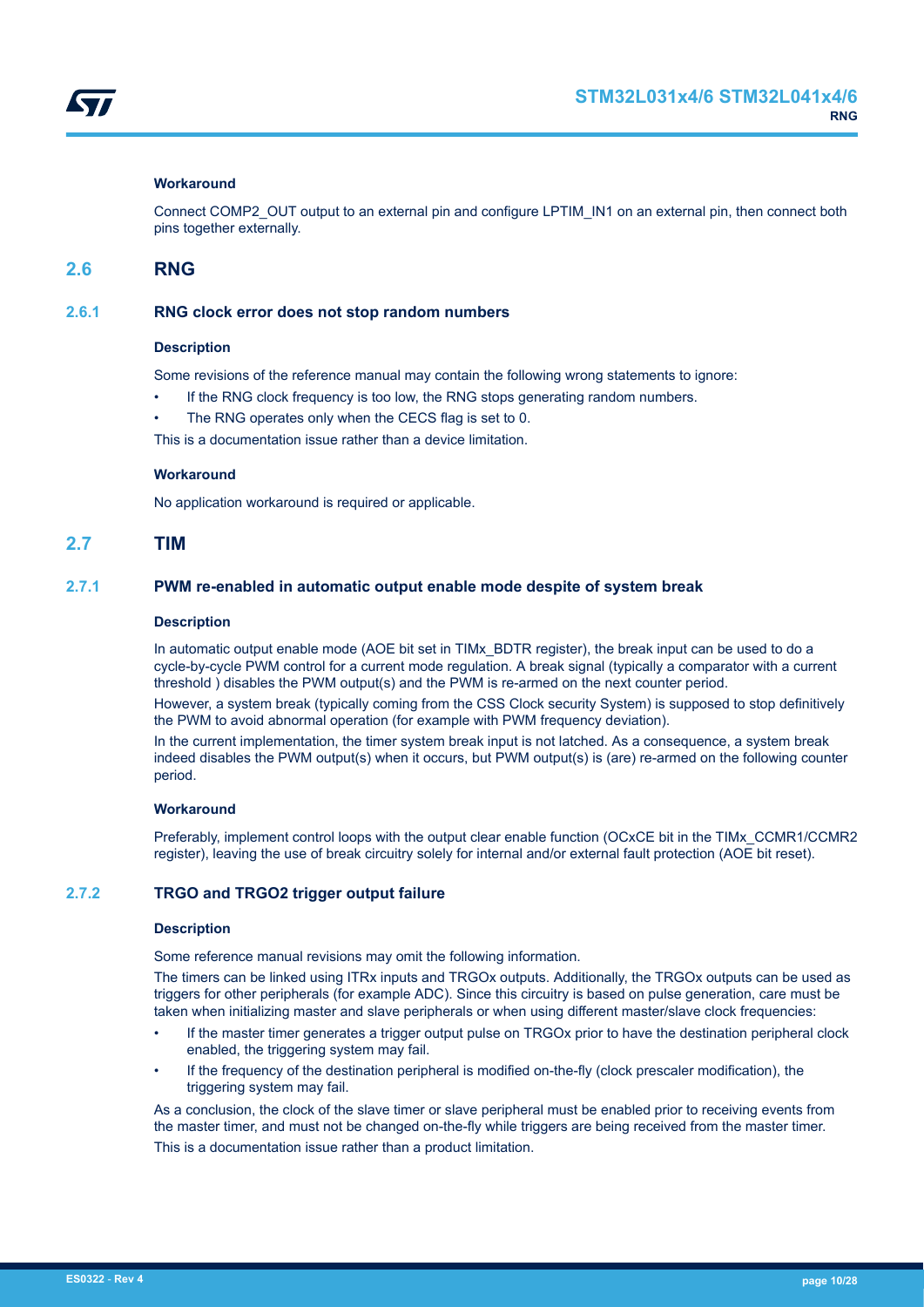<span id="page-10-0"></span>

No application workaround is required or applicable as long as the application handles the clock as indicated.

## **2.7.3 Consecutive compare event missed in specific conditions**

#### **Description**

Every match of the counter (CNT) value with the compare register (CCR) value is expected to trigger a compare event. However, if such matches occur in two consecutive counter clock cycles (as consequence of the CCR value change between the two cycles), the second compare event is missed for the following CCR value changes:

- in edge-aligned mode, from ARR to 0:
	- first compare event: CNT = CCR = ARR
	- second (missed) compare event: CNT = CCR = 0
- in center-aligned mode while up-counting, from ARR-1 to ARR (possibly a new ARR value if the period is also changed) at the crest (that is, when  $\overline{T}$ IMx  $\overline{R}$  RCR = 0):
	- first compare event:  $CNT = CCR = (ARR-1)$
	- second (missed) compare event: CNT = CCR = ARR
- in center-aligned mode while down-counting, from 1 to 0 at the valley (that is, when TIMx  $RCR = 0$ ):
	- first compare event: CNT = CCR = 1
	- second (missed) compare event: CNT = CCR = 0

This typically corresponds to an abrupt change of compare value aiming at creating a timer clock single-cyclewide pulse in toggle mode.

As a consequence:

- In toggle mode, the output only toggles once per counter period (squared waveform), whereas it is expected to toggle twice within two consecutive counter cycles (and so exhibit a short pulse per counter period).
- In center mode, the compare interrupt flag does note rise and the interrupt is not generated.
- *Note: The timer output operates as expected in modes other than the toggle mode.*

#### **Workaround**

None.

#### **2.7.4 Output compare clear not working with external counter reset**

#### **Description**

The output compare clear event (ocref\_clr) is not correctly generated when the timer is configured in the following slave modes: Reset mode, Combined reset + trigger mode, and Combined gated + reset mode.

The PWM output remains inactive during one extra PWM cycle if the following sequence occurs:

- 1. The output is cleared by the ocref\_clr event.
- 2. The timer reset occurs before the programmed compare event.

#### **Workaround**

Apply one of the following measures:

- Use BKIN (or BKIN2 if available) input for clearing the output, selecting the Automatic output enable mode  $(AOF = 1)$ .
- Mask the timer reset during the PWM ON time to prevent it from occurring before the compare event (for example with a spare timer compare channel open-drain output connected with the reset signal, pulling the timer reset line down).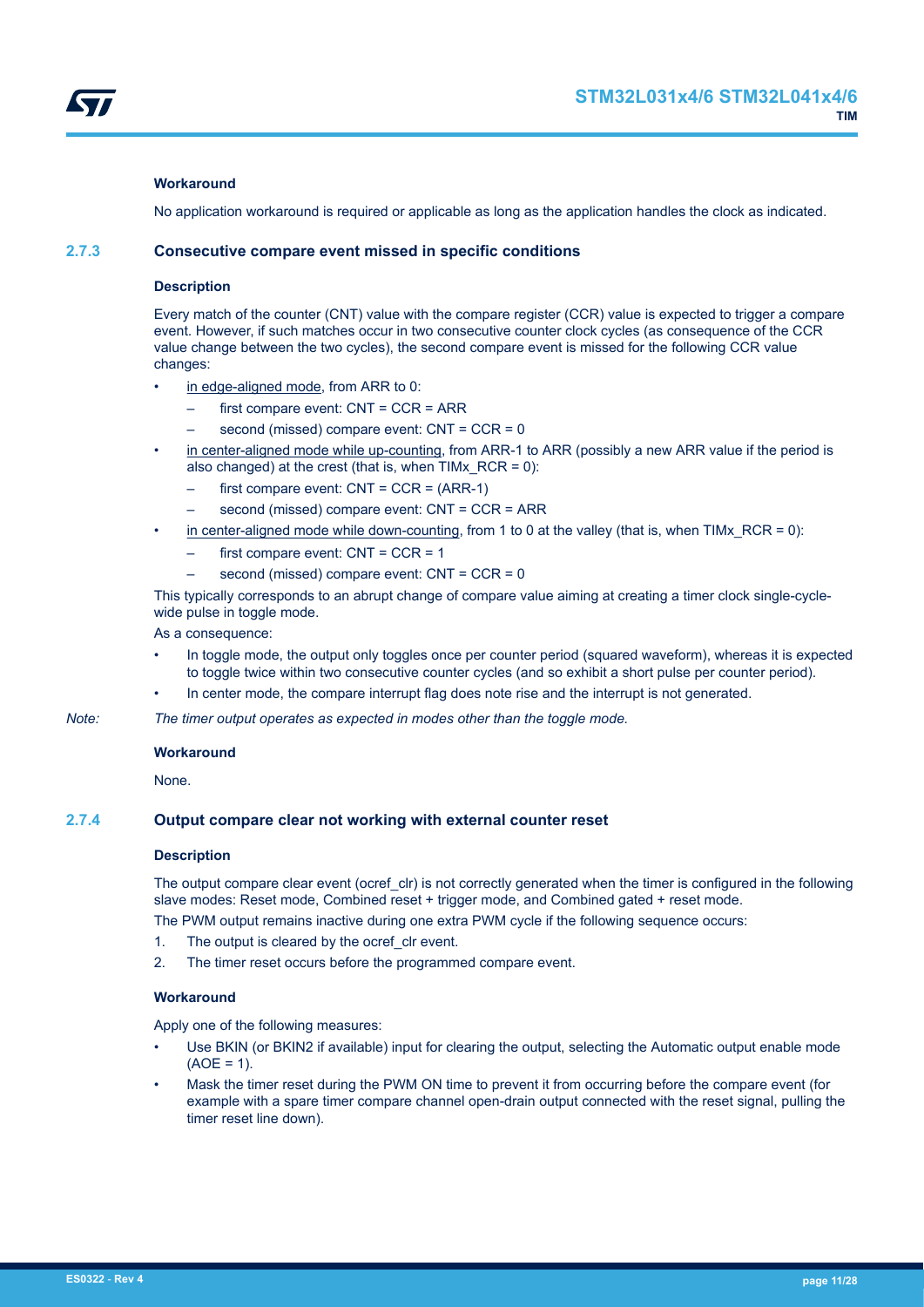## <span id="page-11-0"></span>**2.8 LPTIM**

## **2.8.1 Device may remain stuck in LPTIM interrupt when entering Stop mode**

## **Description**

This limitation occurs when disabling the low-power timer (LPTIM).

When the user application clears the ENABLE bit in the LPTIM\_CR register within a small time window around one LPTIM interrupt occurrence, then the LPTIM interrupt signal used to wake up the device from Stop mode may be frozen in active state. Consequently, when trying to enter Stop mode, this limitation prevents the device from entering low-power mode and the firmware remains stuck in the LPTIM interrupt routine.

This limitation applies to all Stop modes and to all instances of the LPTIM. Note that the occurrence of this issue is very low.

#### **Workaround**

In order to disable a low power timer (LPTIMx) peripheral, do not clear its ENABLE bit in its respective LPTIM\_CR register. Instead, reset the whole LPTIMx peripheral via the RCC controller by setting and resetting its respective LPTIMxRST bit in RCC\_APByRSTRz register.

## **2.8.2 Device may remain stuck in LPTIM interrupt when clearing event flag**

#### **Description**

This limitation occurs when the LPTIM is configured in interrupt mode (at least one interrupt is enabled) and the software clears any flag in LPTIM\_ISR register by writing its corresponding bit in LPTIM\_ICR register. If the interrupt status flag corresponding to a disabled interrupt is cleared simultaneously with a new event detection, the set and clear commands might reach the APB domain at the same time, leading to an asynchronous interrupt signal permanently stuck high.

This issue can occur either during an interrupt subroutine execution (where the flag clearing is usually done), or outside an interrupt subroutine.

Consequently, the firmware remains stuck in the LPTIM interrupt routine, and the device cannot enter Stop mode.

## **Workaround**

To avoid this issue, it is strongly advised to follow the recommendations listed below:

- Clear the flag only when its corresponding interrupt is enabled in the interrupt enable register.
- If for specific reasons, it is required to clear some flags that have corresponding interrupt lines disabled in the interrupt enable register, it is recommended to clear them during the current subroutine prior to those which have corresponding interrupt line enabled in the interrupt enable register.
- Flags must not be cleared outside the interrupt subroutine.

*Note: The proper clear sequence is already implemented in the HAL\_LPTIM\_IRQHandler in the STM32Cube.*

## **2.8.3 LPTIM events and PWM output are delayed by 1 kernel clock cycle**

#### **Description**

The compare match event (CMPM), auto reload match event (ARRM), PWM output level and interrupts are updated with a delay of one kernel clock cycle.

Consequently, it is not possible to generate PWM with a duty cycle of 0% or 100%.

The following waveform gives the example of PWM output mode and the effect of the delay: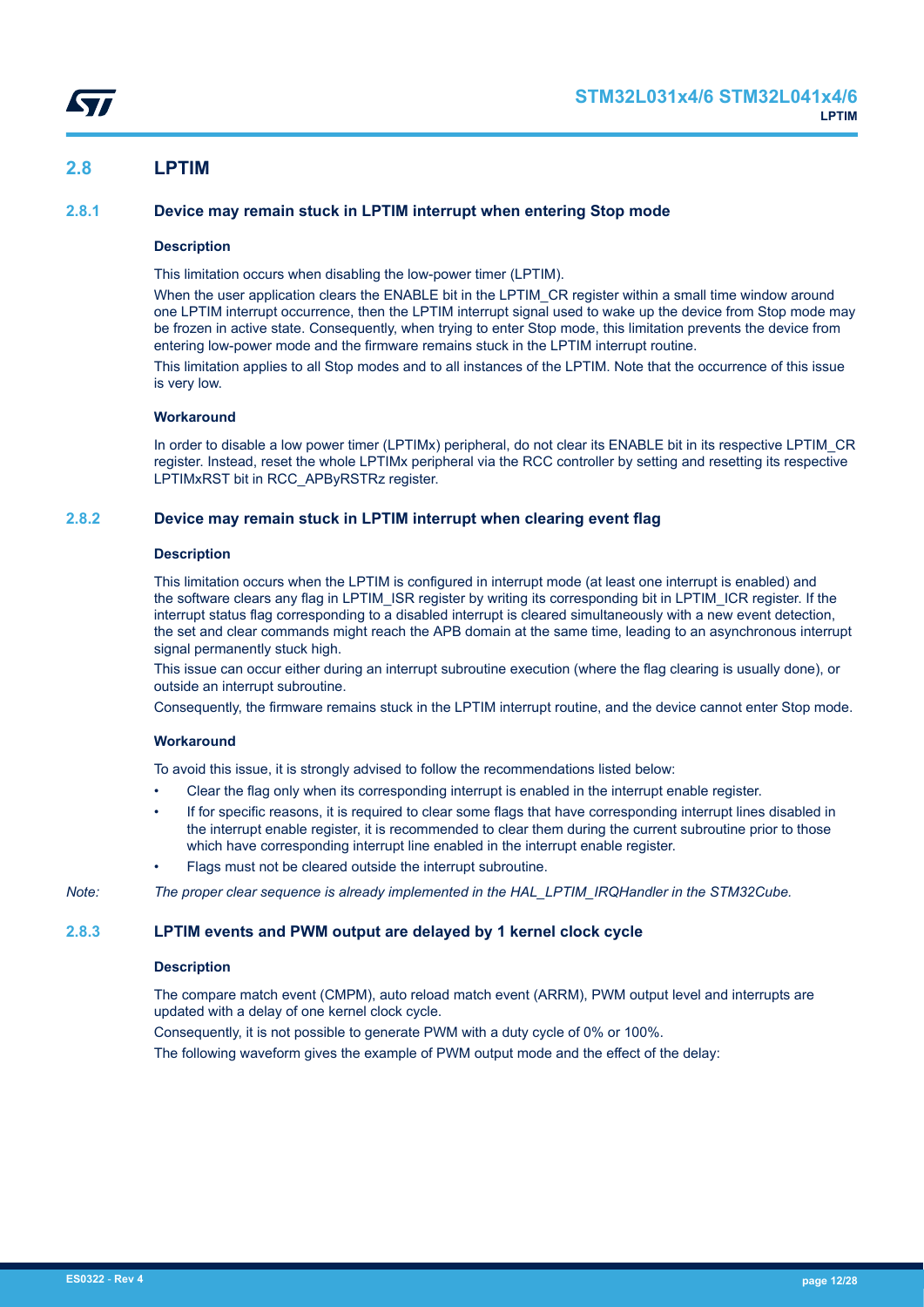<span id="page-12-0"></span>

Set the compare value to the desired value minus 1. For instance in order to generate a compare match when LPTM  $CNT = 0x08$ , set the compare value to 0x07.

## **2.9 RTC and TAMP**

## **2.9.1 Spurious tamper detection when disabling the tamper channel**

## **Description**

If the tamper detection is configured for detecting on the falling edge event (TAMPFLT = 00 and TAMPxTRG = 1) and if the tamper event detection is disabled when the tamper pin is at high level, a false tamper event is detected.

#### **Workaround**

None.

## **2.9.2 RTC calendar registers are not locked properly**

#### **Description**

When reading the calendar registers with BYPSHAD = 0, the RTC\_TR and RTC\_DR registers may not be locked after reading the RTC\_SSR register. This happens if the read operation is initiated one APB clock period before the shadow registers are updated. This can result in a non-consistency of the three registers. Similarly, the RTC\_DR register can be updated after reading the RTC\_TR register instead of being locked.

#### **Workaround**

Apply one of the following measures:

- use BYPSHAD = 1 mode (bypass shadow registers), or
- if BYPSHAD = 0, read SSR again after reading SSR/TR/DR to confirm that SSR is still the same, otherwise read the values again.

#### **2.9.3 RTC interrupt can be masked by another RTC interrupt**

#### **Description**

One RTC interrupt request can mask another RTC interrupt request if they share the same EXTI configurable line. For example, interrupt requests from Alarm A and Alarm B or those from tamper and timestamp events are OR-ed to the same EXTI line (refer to the *EXTI line connections* table in the *Extended interrupt and event controller (EXTI)* section of the reference manual).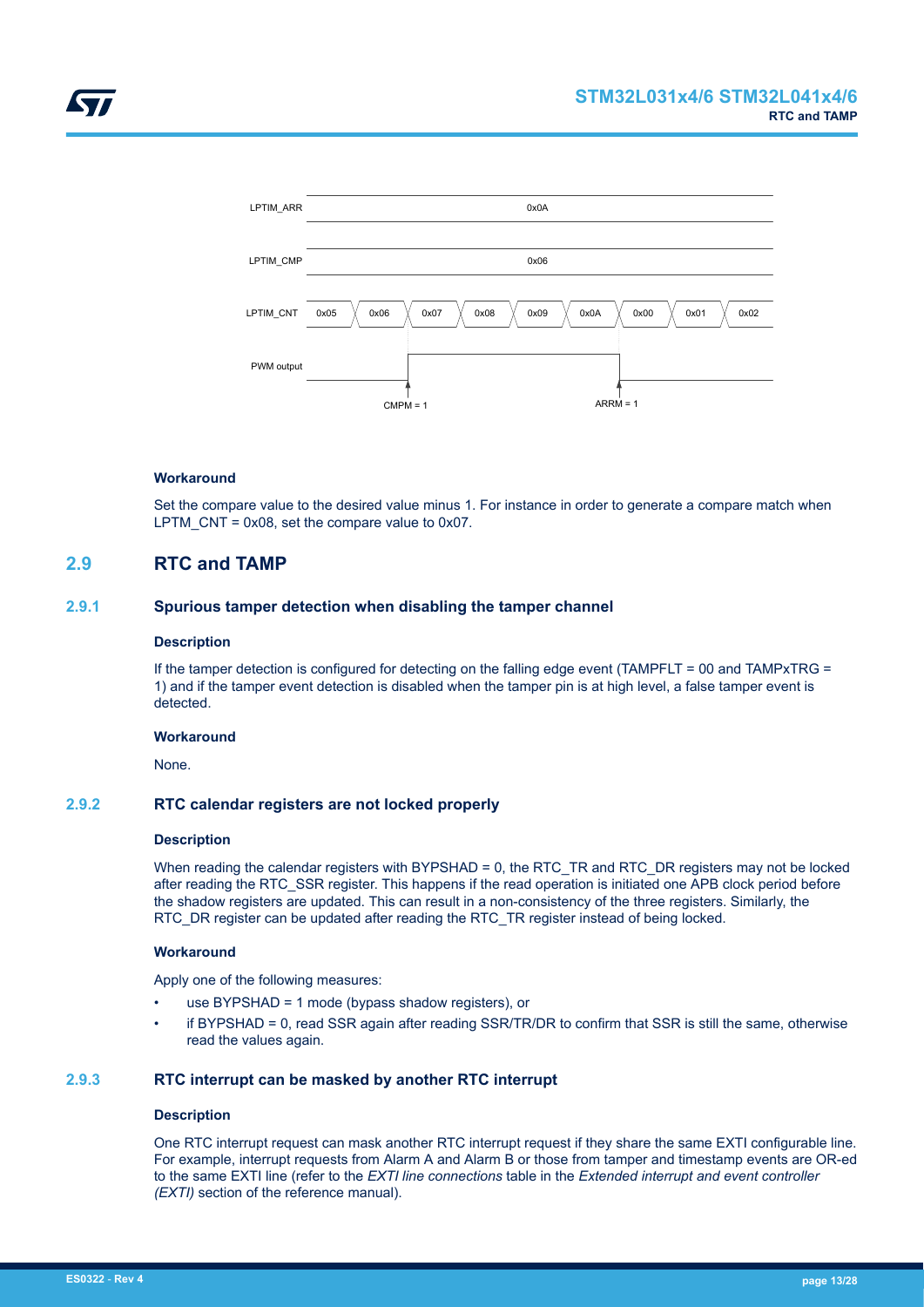The following code example and figure illustrate the failure mechanism: The Alarm A event is lost (fails to generate interrupt) as it occurs in the failure window, that is, after checking the Alarm A event flag but before the effective clear of the EXTI interrupt flag by hardware. The effective clear of the EXTI interrupt flag is delayed with respect to the software instruction to clear it.

#### Alarm interrupt service routine:

```
void RTC_Alarm_IRQHandler(void)
{
    CLEAR ALARM EXTI(); /* Clear the EXTI line flag for RTC alarms*/
    If(ALRAF) \overline{A} Check if Alarm A triggered ISR */
      {
         CLEAR_FLAG(ALRAF); /* Clear the Alarm A interrupt pending bit */
         PROCESS AlarmAEvent(); /* Process Alarm A event */
\left\{\begin{array}{cc} 1 & 1 \\ 1 & 1 \end{array}\right\} If(ALRBF) /* Check if Alarm B triggered ISR */
     {
         CLEAR FLAG(ALRBF); /* Clear the Alarm B interrupt pending bit */
         PROCESS AlarmBEvent(); /* Process Alarm B event */
     }
}
```


## **Figure 1. Masked RTC interrupt**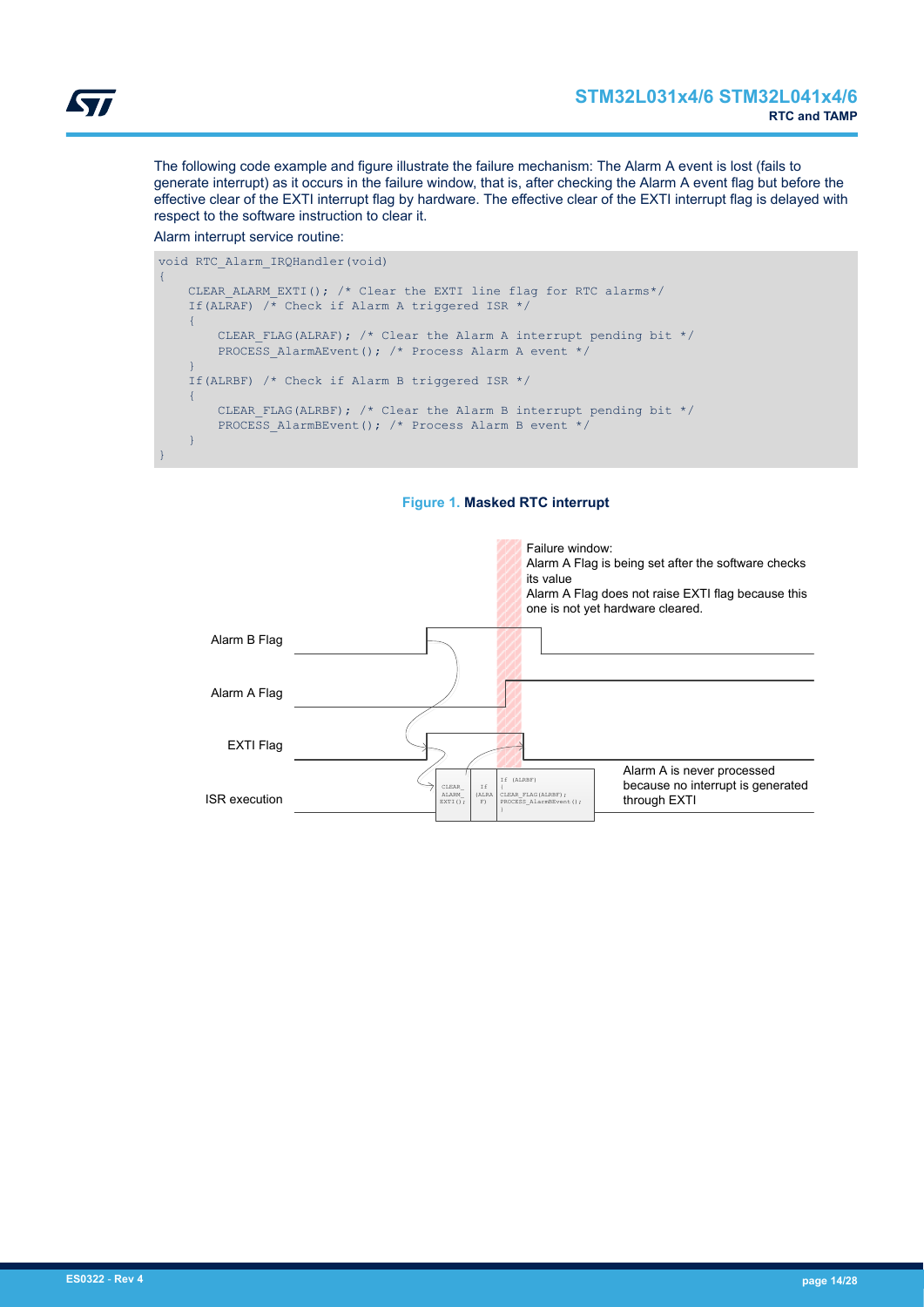<span id="page-14-0"></span>

In the interrupt service routine, apply three consecutive event flag ckecks - source one, source two, and source one again, as in the following code example:

```
void RTC_Alarm_IRQHandler(void)
{
    CLEAR ALARM EXTI(); /* Clear the EXTI's line Flag for RTC Alarm */
    If(ALRAF) \overline{A} Check if AlarmA triggered ISR */
\overline{\phantom{a}}CLEAR FLAG(ALRAF); /* Clear the AlarmA interrupt pending bit */
         PROCESS AlarmAEvent(); /* Process AlarmA Event */
\left\{\begin{array}{cc} 1 & 1 \\ 1 & 1 \end{array}\right\} If(ALRBF) /* Check if AlarmB triggered ISR */
     {
         CLEAR FLAG(ALRBF); /* Clear the AlarmB interrupt pending bit */
         PROCESS AlarmBEvent(); /* Process AlarmB Event */
     }
     If(ALRAF) /* Check if AlarmA triggered ISR */
     {
         CLEAR FLAG(ALRAF); /* Clear the AlarmA interrupt pending bit */
         PROCESS AlarmAEvent(); /* Process AlarmA Event */
     }
}
```
## **2.9.4 Calendar initialization may fail in case of consecutive INIT mode entry**

#### **Description**

If the INIT bit of the RTC ISR register is set between one and two RTCCLK cycles after being cleared, the INITF flag is set immediately instead of waiting for synchronization delay (which should be between one and two RTCCLK cycles), and the initialization of registers may fail.

Depending on the INIT bit clearing and setting instants versus the RTCCLK edges, it can happen that, after being immediately set, the INITF flag is cleared during one RTCCLK period then set again. As writes to calendar registers are ignored when INITF is low, a write during this critical period might result in the corruption of one or more calendar registers.

#### **Workaround**

After existing the initialization mode, clear the BYPSHAD bit (if set) then wait for RSF to rise, before entering the initialization mode again.

*Note: It is recommended to write all registers in a single initialization session to avoid accumulating synchronization delays.*

## **2.9.5 Alarm flag may be repeatedly set when the core is stopped in debug**

#### **Description**

When the core is stopped in debug mode, the clock is supplied to subsecond RTC alarm downcounter even though the device is configured to stop the RTC in debug.

As a consequence, when the subsecond counter is used for alarm condition (the MASKSS[3:0] bitfield of the RTC\_ALRMASSR and/or RTC\_ALRMBSSR register set to a non-zero value) and the alarm condition is met just before entering a breakpoint or printf, the ALRAF and/or ALRBF flag of the RTC\_SR register is repeatedly set by hardware during the breakpoint or printf, which makes any tentative to clear the flag(s) ineffective.

## **Workaround**

None.

## **2.9.6 Detection of a tamper event occurring before enabling the tamper detection is not supported in edge detection mode**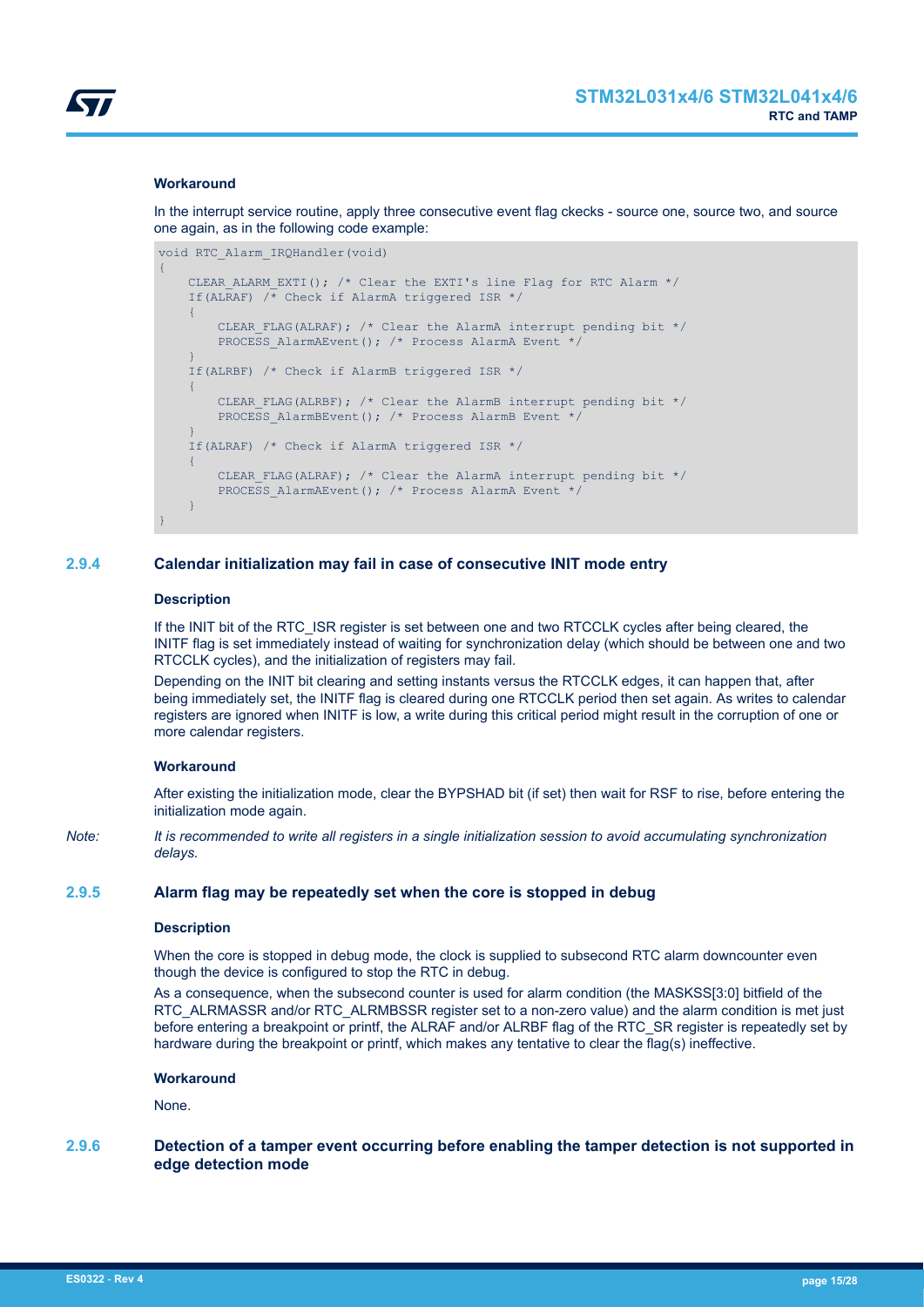<span id="page-15-0"></span>

## **Description**

When the tamper detection is enabled in edge detection mode (TAMPFLT=00):

- When TAMPxTRG=0 (rising edge detection): if the tamper input is already high before enabling the tamper detection, the tamper event may or may not be detected when enabling the tamper detection. The probability to detect it increases with the APB frequency.
- When TAMPxTRG=1 (falling edge detection): if the tamper input is already low before enabling the tamper detection, the tamper event is not detected when enabling the tamper detection.

#### **Workaround**

The I/O state should be checked by software in the GPIO registers, just after enabling the tamper detection and before writing sensitive values in the backup registers, in order to ensure that no active edge occurred before enabling the tamper event detection.

## **2.10 I2C**

## **2.10.1 10-bit master mode: new transfer cannot be launched if first part of the address is not acknowledged by the slave**

#### **Description**

An I<sup>2</sup>C-bus master generates STOP condition upon non-acknowledge of I<sup>2</sup>C address that it sends. This applies to 7-bit address as well as to each byte of 10-bit address.

When the MCU set as  $1^2$ C-bus master transmits a 10-bit address of which the first byte (5-bit header + 2 MSBs of the address + direction bit) is not acknowledged, the MCU duly generates STOP condition but it then cannot start any new I<sup>2</sup>C-bus transfer. In this spurious state, the NACKF flag of the I2C\_ISR register and the START bit of the I2C CR2 register are both set, while the START bit should normally be cleared.

## **Workaround**

In 10-bit-address master mode, if both NACKF flag and START bit get simultaneously set, proceed as follows:

- 1. Wait for the STOP condition detection (STOPF = 1 in I2C\_ISR register).
- 2. Disable the I2C peripheral.
- 3. Wait for a minimum of three APB cycles.
- 4. Enable the I2C peripheral again.

## **2.10.2 Wrong behavior in Stop mode**

#### **Description**

The correct use of the I2C peripheral is to disable it (PE = 0) before entering Stop mode, and re-enable it when back in Run mode.

Some reference manual revisions may omit this information.

Failure to respect the above while the MCU operating as slave or as master in multi-master topology enters Stop mode during a transfer ongoing on the I<sup>2</sup>C-bus may lead to the following:

- 1. BUSY flag is wrongly set when the MCU exits Stop mode. This prevents from initiating a transfer in master mode, as the START condition cannot be sent when BUSY is set.
- 2. If clock stretching is enabled (NOSTRETCH = 0), the SCL line is pulled low by I2C and the transfer stalled as long as the MCU remains in Stop mode.

The occurrence of such condition depends on the timing configuration, peripheral clock frequency, and I <sup>2</sup>C-bus frequency.

This is a description inaccuracy issue rather than a product limitation.

#### **Workaround**

No application workaround is required.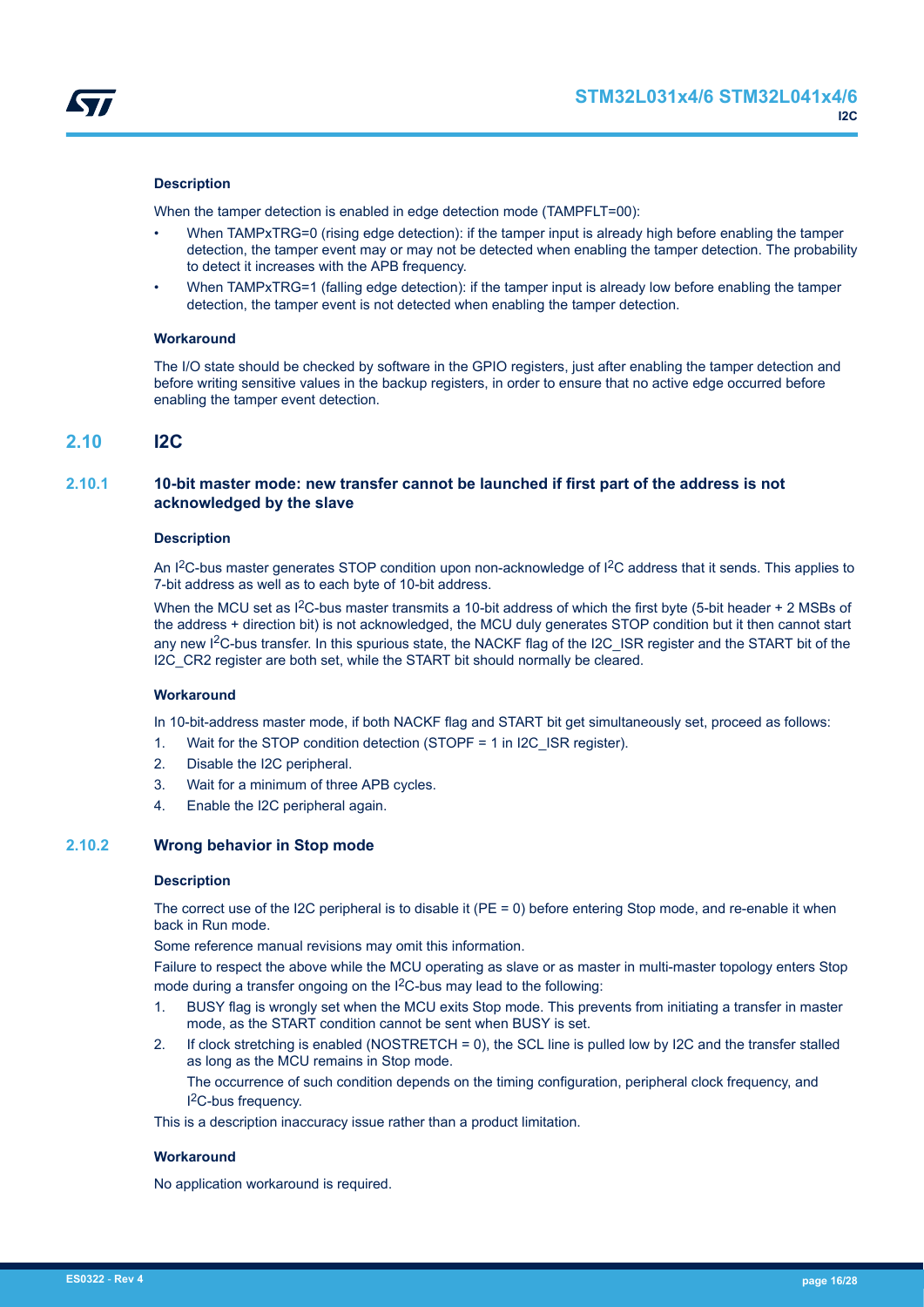<span id="page-16-0"></span>

## **2.10.3 Wrong data sampling when data setup time (tSU;DAT) is shorter than one I2C kernel clock period**

#### **Description**

The I<sup>2</sup>C-bus specification and user manual specify a minimum data setup time (t<sub>SU:DAT</sub>) as:

- 250 ns in Standard mode
- 100 ns in Fast mode
- 50 ns in Fast mode Plus

The device does not correctly sample the I<sup>2</sup>C-bus SDA line when  $t<sub>SU:DAT</sub>$  is smaller than one I2C kernel clock (I2C-bus peripheral clock) period: the previous SDA value is sampled instead of the current one. This can result in a wrong receipt of slave address, data byte, or acknowledge bit.

#### **Workaround**

Increase the I2C kernel clock frequency to get I2C kernel clock period within the transmitter minimum data setup time. Alternatively, increase transmitter's minimum data setup time. If the transmitter setup time minimum value corresponds to the minimum value provided in the I<sup>2</sup>C-bus standard, the minimum I2CCLK frequencies are as follows:

- In Standard mode, if the transmitter minimum setup time is 250 ns, the I2CCLK frequency must be at least 4 MHz.
- In Fast mode, if the transmitter minimum setup time is 100 ns, the I2CCLK frequency must be at least 10 MHz.
- In Fast-mode Plus, if the transmitter minimum setup time is 50 ns, the I2CCLK frequency must be at least 20 MHz.

#### **2.10.4 Spurious bus error detection in master mode**

#### **Description**

In master mode, a bus error can be detected spuriously, with the consequence of setting the BERR flag of the I2C\_SR register and generating bus error interrupt if such interrupt is enabled. Detection of bus error has no effect on the I<sup>2</sup>C-bus transfer in master mode and any such transfer continues normally.

#### **Workaround**

If a bus error interrupt is generated in master mode, the BERR flag must be cleared by software. No other action is required and the ongoing transfer can be handled normally.

## **2.10.5 Last-received byte loss in reload mode**

#### **Description**

If in master receiver mode or slave receive mode with SBC = 1 the following conditions are all met:

- $l^2C$ -bus stretching is enabled (NOSTRETCH = 0)
- RELOAD bit of the I2C\_CR2 register is set
- NBYTES bitfield of the I2C\_CR2 register is set to N greater than 1
- byte N is received on the I<sup>2</sup>C-bus, raising the TCR flag
- N 1 byte is not yet read out from the data register at the instant TCR is raised,

then the SCL line is pulled low (I<sup>2</sup>C-bus clock stretching) and the transfer of the byte N from the shift register to the data register inhibited until the byte N-1 is read and NBYTES bitfield reloaded with a new value, the latter of which also clears the TCR flag. As a consequence, the software cannot get the byte N and use its content before setting the new value into the NBYTES field.

#### **Workaround**

In master mode or in slave mode with SBC = 1, use the reload mode with NBYTES = 1.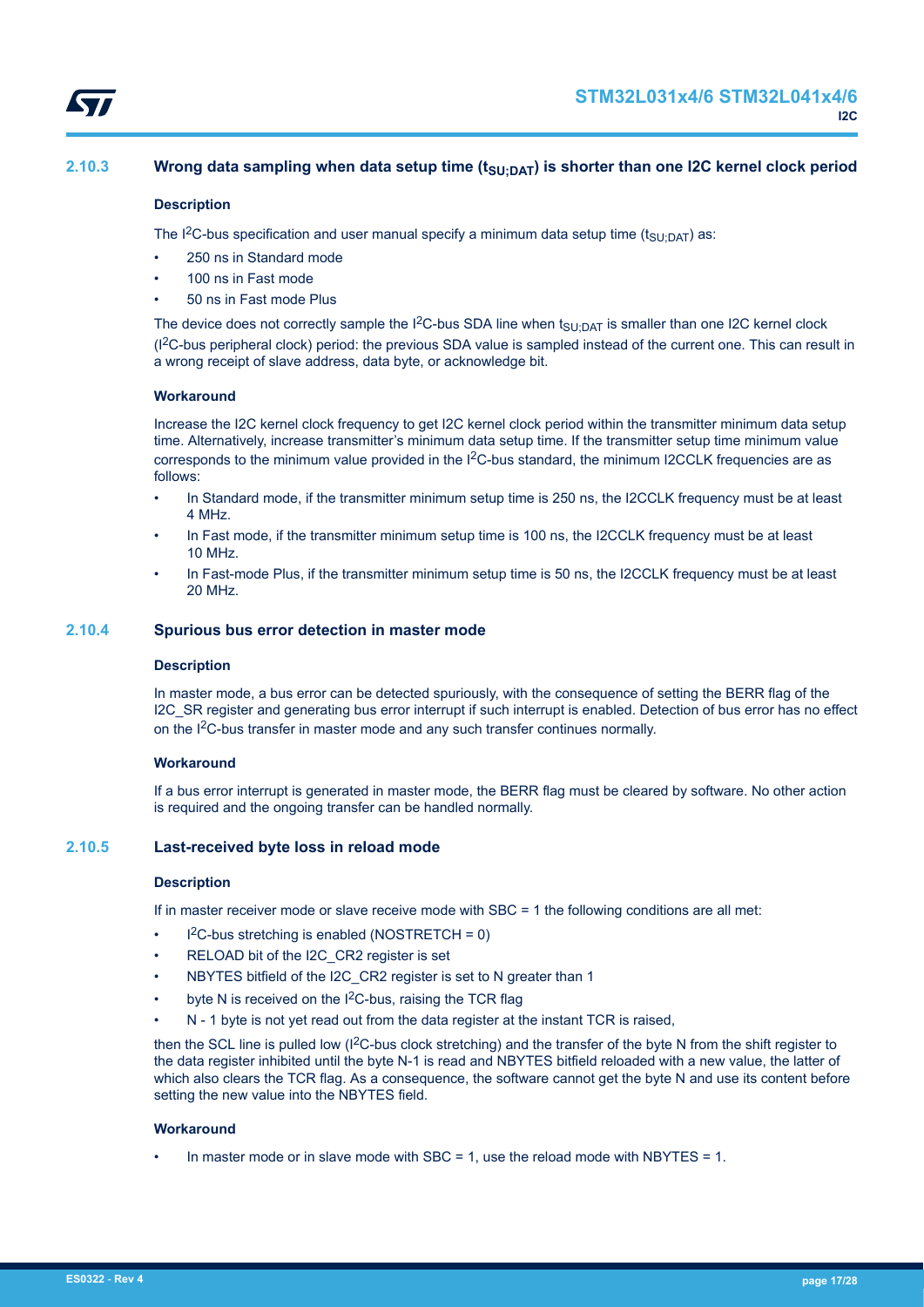<span id="page-17-0"></span>

- In master receiver mode, if the number of bytes to transfer is greater than 255, do not use the reload mode. Instead, split the transfer into sections not exceeding 255 bytes and separate them with repeated START conditions.
- Make sure, for example through the use of DMA, that the byte N 1 is always read before the TCR flag is raised.

The last workaround in the list must be evaluated carefully for each application as the timing depends on factors such as the bus speed, interrupt management, software processing latencies, and DMA channel priority.

## **2.10.6 Spurious master transfer upon own slave address match**

#### **Description**

When the device is configured to operate at the same time as master and slave (in a multi- master  $1<sup>2</sup>C$ -bus application), a spurious master transfer may occur under the following condition:

- Another master on the bus is in process of sending the slave address of the device (the bus is busy).
- The device initiates a master transfer by bit set before the slave address match event (the ADDR flag set in the I2C\_ISR register) occurs.
- After the ADDR flag is set:
	- the device does not write I2C\_CR2 before clearing the ADDR flag, or
	- the device writes I2C\_CR2 earlier than three I2C kernel clock cycles before clearing the ADDR flag

In these circumstances, even though the START bit is automatically cleared by the circuitry handling the ADDR flag, the device spuriously proceeds to the master transfer as soon as the bus becomes free. The transfer configuration depends on the content of the I2C\_CR2 register when the master transfer starts. Moreover, if the I2C\_CR2 is written less than three kernel clocks before the ADDR flag is cleared, the I2C peripheral may fall into an unpredictable state.

#### **Workaround**

Upon the address match event (ADDR flag set), apply the following sequence.

Normal mode (SBC = 0):

1. Set the ADDRCF bit.

2. Before Stop condition occurs on the bus, write I2C\_CR2 with the START bit low.

Slave byte control mode (SBC = 1):

- 1. Write I2C\_CR2 with the slave transfer configuration and the START bit low.
- 2. Wait for longer than three I2C kernel clock cycles.
- 3. Set the ADDRCF bit.
- 4. Before Stop condition occurs on the bus, write I2C\_CR2 again with its current value.

The time for the software application to write the I2C\_CR2 register before the Stop condition is limited, as the clock stretching (if enabled), is aborted when clearing the ADDR flag.

Polling the BUSY flag before requesting the master transfer is not a reliable workaround as the bus may become busy between the BUSY flag check and the write into the I2C\_CR2 register with the START bit set.

#### **2.10.7 START bit is cleared upon setting ADDRCF, not upon address match**

#### **Description**

Some reference manual revisions may state that the START bit of the I2C\_CR2 register is cleared upon slave address match event.

Instead, the START bit is cleared upon setting, by software, the ADDRCF bit of the I2C\_ICR register, which does not guarantee the abort of master transfer request when the device is being addressed as slave. This product limitation and its workaround are the subject of a separate erratum.

#### **Workaround**

No application workaround is required for this description inaccuracy issue.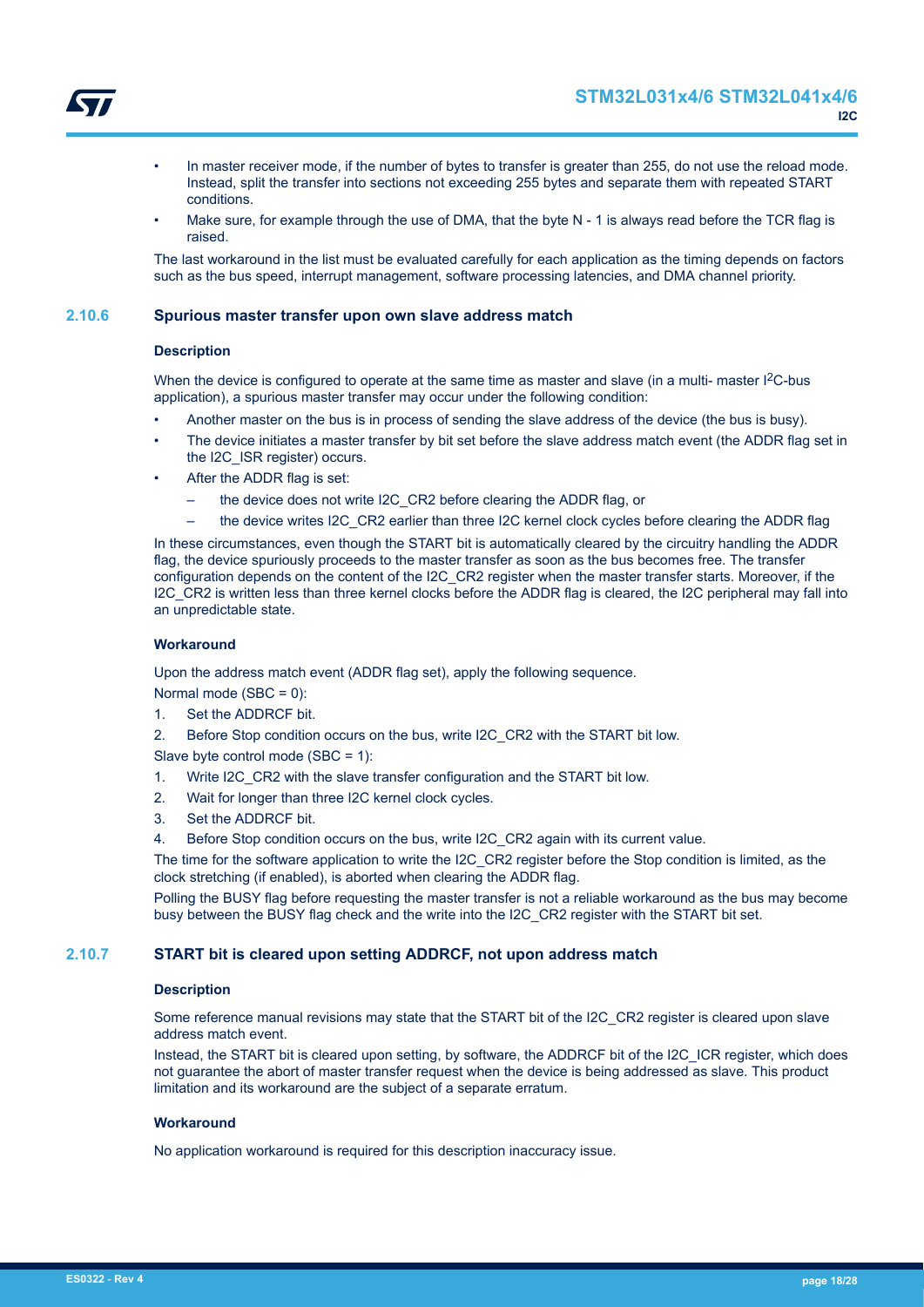<span id="page-18-0"></span>

## **2.10.8 OVR flag not set in underrun condition**

#### **Description**

In slave transmission with clock stretching disabled (NOSTRETCH = 1 in the I2C\_CR1 register), an underrun condition occurs if the current byte transmission is completed on the I2C bus, and the next data is not yet written in the TXDATA[7:0] bitfield. In this condition, the device is expected to set the OVR flag of the I2C\_ISR register and send 0xFF on the bus.

However, if the I2C TXDR is written within the interval between two I2C kernel clock cycles before and three APB clock cycles after the start of the next data transmission, the OVR flag is not set, although the transmitted value is 0xFF.

#### **Workaround**

None.

#### **2.10.9 Transmission stalled after first byte transfer**

#### **Description**

When the first byte to transmit is not prepared in the TXDATA register, two bytes are required successively, through TXIS status flag setting or through a DMA request. If the first of the two bytes is written in the I2C\_TXDR register in less than two I2C kernel clock cycles after the TXIS/DMA request, and the ratio between APB clock and I2C kernel clock frequencies is between 1.5 and 3, the second byte written in the I2C\_TXDR is not internally detected. This causes a state in which the I2C peripheral is stalled in master mode or in slave mode, with clock stretching enabled (NOSTRETCH = 0). This state can only be released by disabling the peripheral ( $PE = 0$ ) or by resetting it.

#### **Workaround**

Apply one of the following measures:

- Write the first data in I2C\_TXDR before the transmission starts.
- Set the APB clock frequency so that its ratio with respect to the I2C kernel clock frequency is lower than 1.5 or higher than 3.

## **2.11 USART**

## **2.11.1 Non-compliant sampling for NACK signal from smartcard**

#### **Description**

According to ISO/IEC 7816-3 standard, when a character parity error is detected, the receiver must assert a NACK signal, by pulling the transmit line low for one ETU period, at 10.3 to 10.7 ETU after the character START bit falling edge. The transmitter is expected to sample the line for NACK (for low level) from 10.8 to 11.2 ETU after the character START bit falling edge.

Instead, the USART peripheral in Smartcard mode samples the transmit line for NACK from 10.3 to 10.7 ETU after the character START bit falling edge. This is unlikely to cause issues with receivers (smartcards) that respect the ISO/IEC 7816-3 standard. However, it may cause issues with respect to certification.

#### **Workaround**

None.

### **2.11.2 Break request preventing TC flag from being set**

#### **Description**

After the end of transmission of data (D1), the transmission complete (TC) flag is not set when the following condition is met:

- CTS hardware flow control is enabled
- D1 transmission is in progress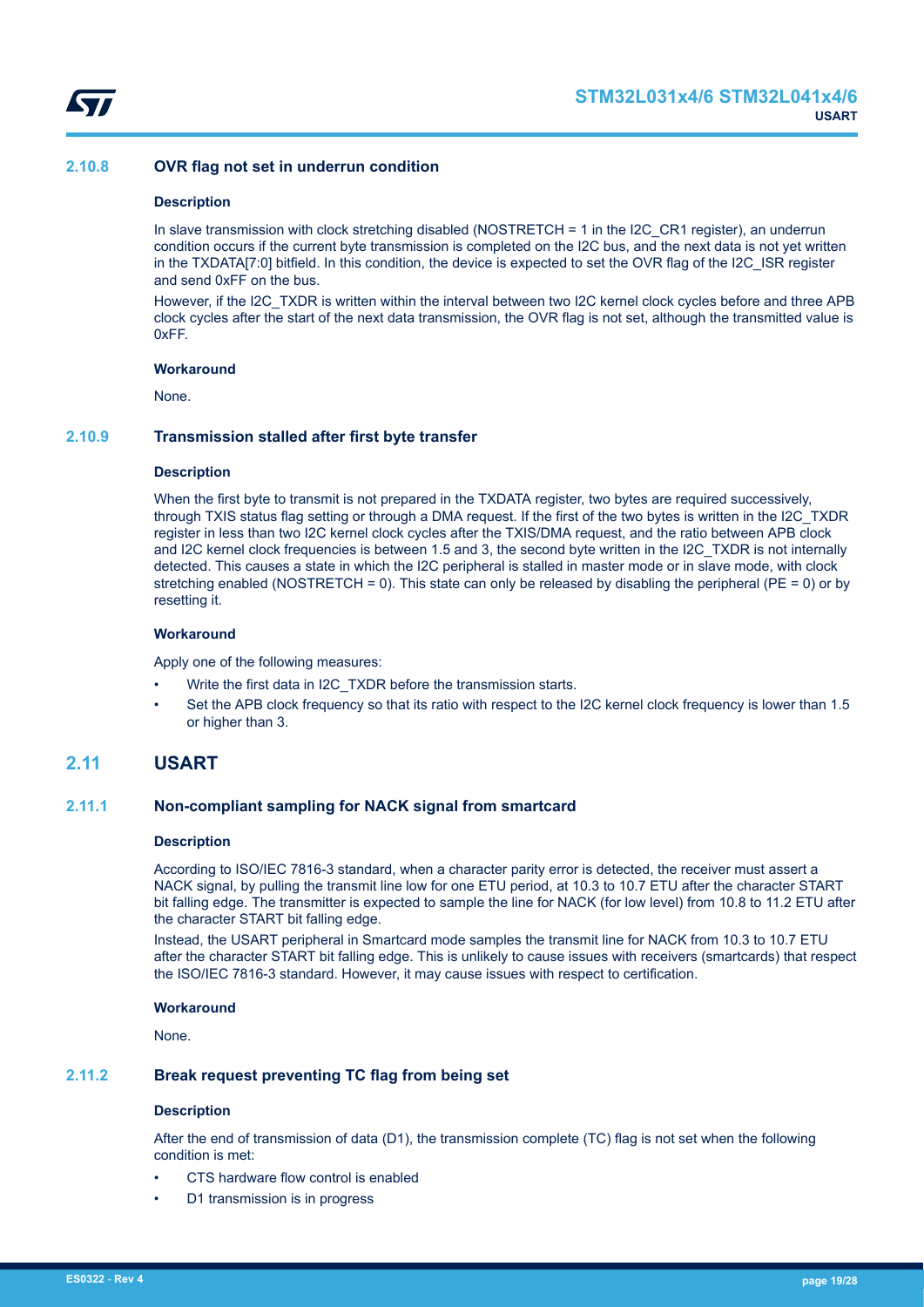<span id="page-19-0"></span>

- a break transfer is requested before the end of D1 transfer
- CTS is de-asserted before the end of D1 transfer

As a consequence, an application relying on the TC flag fails to detect the end of data transfer.

#### **Workaround**

In the application, only allow break request after the TC flag is set.

## **2.11.3 RTS is active while RE = 0 or UE = 0**

#### **Description**

The RTS line is driven low as soon as RTSE bit is set, even if the USART is disabled (UE = 0) or the receiver is disabled ( $RE = 0$ ), that is, not ready to receive data.

#### **Workaround**

Upon setting the UE and RE bits, configure the I/O used for RTS into alternate function.

## **2.11.4 Receiver timeout counter wrong start in two-stop-bit configuration**

#### **Description**

In two-stop-bit configuration, the receiver timeout counter starts counting from the end of the second stop bit of the last character instead of starting from the end of the first stop bit.

#### **Workaround**

Subtract one bit duration from the value in the RTO bitfield of the USARTx\_RTOR register.

## **2.11.5 Data corruption due to noisy receive line**

## **Description**

In UART mode with oversampling by 8 or 16 and with 1 or 2 stop bits, the received data may be corrupted if a glitch to zero shorter than the half-bit occurs on the receive line within the second half of the stop bit.

#### **Workaround**

None.

## **2.12 LPUART**

## **2.12.1 Break request preventing TC flag from being set**

#### **Description**

After the end of transmission of data (D1), the transmission complete (TC) flag is not set when the following condition is met:

- CTS hardware flow control is enabled
- D1 transmission is in progress
- a break transfer is requested before the end of D1 transfer
- CTS is de-asserted before the end of D1 transfer

As a consequence, an application relying on the TC flag fails to detect the end of data transfer.

#### **Workaround**

In the application, only allow break request after the TC flag is set.

## **2.12.2 RTS is active while RE = 0 or UE = 0**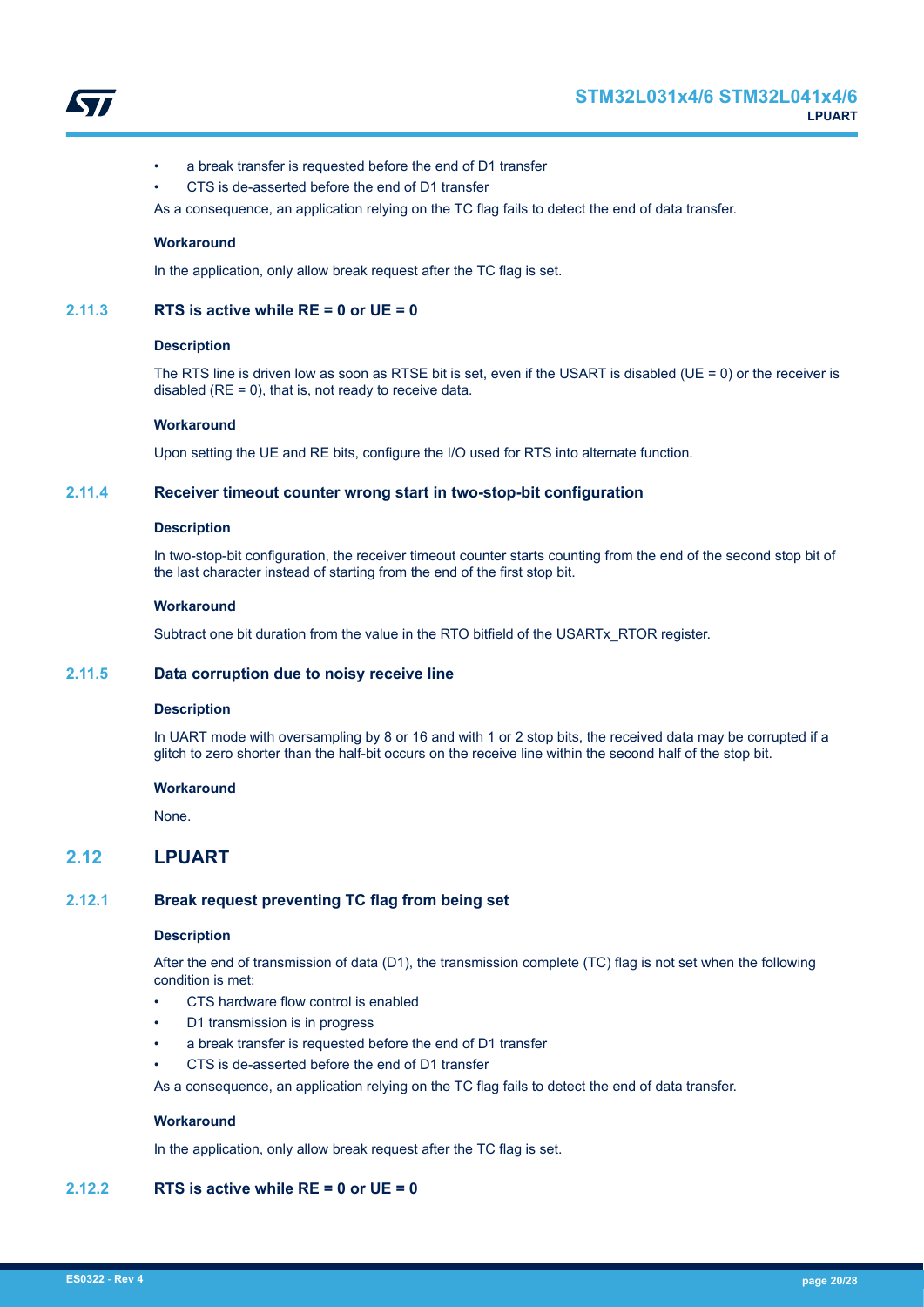<span id="page-20-0"></span>

## **Description**

The RTS line is driven low as soon as RTSE bit is set, even if the LPUART is disabled (UE = 0) or the receiver is disabled ( $RE = 0$ ), that is, not ready to receive data.

#### **Workaround**

Upon setting the UE and RE bits, configure the I/O used for RTS into alternate function.

#### **2.12.3 Receiver timeout counter wrong start in two-stop-bit configuration**

#### **Description**

In two-stop-bit configuration, the receiver timeout counter starts counting from the end of the second stop bit of the last character instead of starting from the end of the first stop bit.

#### **Workaround**

Subtract one bit duration from the value in the RTO bitfield of the LPUARTx\_RTOR register.

## **2.12.4 Data corruption due to noisy receive line**

#### **Description**

In UART mode with oversampling by 8 or 16 and with 1 or 2 stop bits, the received data may be corrupted if a glitch to zero shorter than the half-bit occurs on the receive line within the second half of the stop bit.

#### **Workaround**

None.

## **2.13 SPI**

#### **2.13.1 BSY bit may stay high when SPI is disabled**

#### **Description**

The BSY flag may remain high upon disabling the SPI while operating in:

- master transmit mode and the TXE flag is low (data register full).
- master receive-only mode (simplex receive or half-duplex bidirectional receive phase) and an SCK strobing edge has not occurred since the transition of the RXNE flag from low to high.
- slave mode and NSS signal is removed during the communication.

#### **Workaround**

When the SPI operates in:

- master transmit mode, disable the SPI when  $TXE = 1$  and  $BSY = 0$ .
- master receive-only mode, ignore the BSY flag.
- slave mode, do not remove the NSS signal during the communication.

## **2.13.2 BSY bit may stay high at the end of data transfer in slave mode**

## **Description**

BSY flag may sporadically remain high at the end of a data transfer in slave mode. This occurs upon coincidence of internal CPU clock and external SCK clock provided by master.

In such an event, if the software only relies on BSY flag to detect the end of SPI slave data transaction (for example to enter low-power mode or to change data line direction in half-duplex bidirectional mode), the detection fails.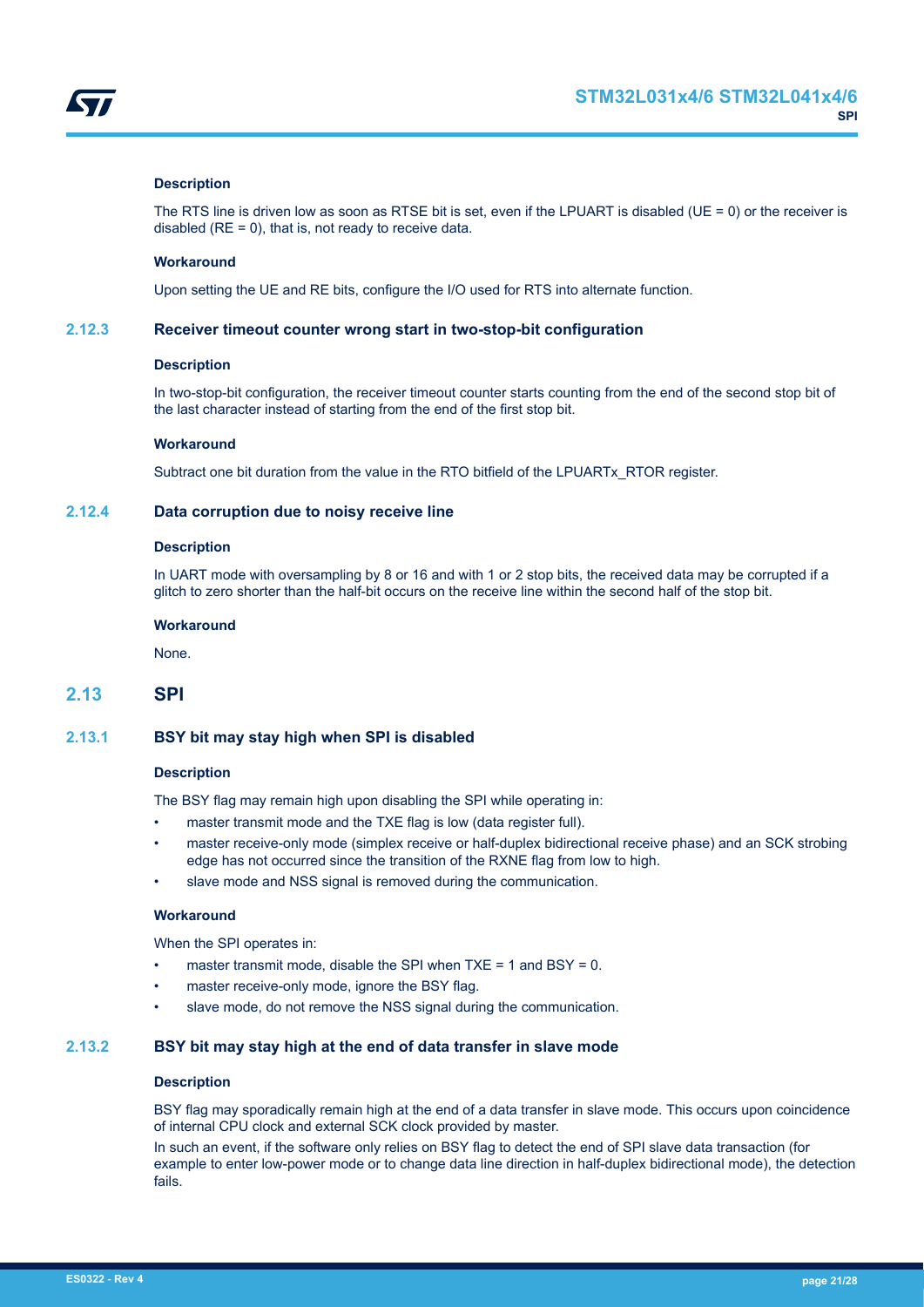<span id="page-21-0"></span>

As a conclusion, the BSY flag is unreliable for detecting the end of data transactions.

#### **Workaround**

Depending on SPI operating mode, use the following means for detecting the end of transaction:

- When NSS hardware management is applied and NSS signal is provided by master, use NSS flag.
- In SPI receiving mode, use the corresponding RXNE event flag.
- In SPI transmit-only mode, use the BSY flag in conjunction with a timeout expiry event. Set the timeout such as to exceed the expected duration of the last data frame and start it upon TXE event that occurs with the second bit of the last data frame. The end of the transaction corresponds to either the BSY flag becoming low or the timeout expiry, whichever happens first.

Prefer one of the first two measures to the third as they are simpler and less constraining.

Alternatively, apply the following sequence to ensure reliable operation of the BSY flag in SPI transmit mode:

- 1. Write last data to data register.
- 2. Poll the TXE flag until it becomes high, which occurs with the second bit of the data frame transfer.
- 3. Disable SPI by clearing the SPE bit mandatorily before the end of the frame transfer.
- 4. Poll the BSY bit until it becomes low, which signals the end of transfer.

*Note: The alternative method can only be used with relatively fast CPU speeds versus relatively slow SPI clocks or/and long last data frames. The faster is the software execution, the shorter can be the duration of the last data frame.*

#### **2.13.3 Corrupted last bit of data and/or CRC, received in master mode with delayed SCK feedback**

## **Description**

In receive transaction, in both  $1<sup>2</sup>S$  and SPI master modes, the last bit of the transacted frame is not captured when signal provided by internal feedback loop from the SCK pin exceeds a critical delay. The lastly transacted bit of the stored data then keeps value from the previously received pattern. As a consequence, the last receive data bit may be wrong and/or the CRCERR flag can be unduly asserted in the SPI mode if any data under check sum and/or the CRC pattern is wrongly captured.

In SPI mode, data are synchronous with the APB clock. A delay of up to two APB clock periods can thus be tolerated for the internal feedback delay. The  $1<sup>2</sup>S$  mode is more sensitive than the SPI mode.

In this case, margin of the internal feedback delay is lower than one APB clock period.

In SPI mode, data are synchronous with the APB clock. A delay of up to two APB clock periods can thus be tolerated for the internal feedback delay. The I<sup>2</sup>S mode is more sensitive than the SPI mode. In this case, margin of the internal feedback delay is lower than 1.5 APB clock period.

Main factors contributing to the delay increase are low VDD level, high temperature, high SCK pin capacitive load and low SCK I/O output speed. The SPI communication speed has no impact.

The following table gives the maximum allowable APB frequency versus GPIOx\_OSPEEDR output speed bitfield setting for the SCK pin, at 30pF of capacitive load. The operation is safe up to that frequency.

#### **Workaround**

The following measures can be adopted, jointly or individually:

- Decrease the APB clock speed.
- Configure the I/O pad of the SCK pin to higher speed.

## **2.13.4 Wrong CRC in full-duplex mode handled by DMA with imbalanced setting of data counters**

#### **Description**

When SPI is handled by DMA in full-duplex master or slave mode with CRC enabled, the CRC computation may temporarily freeze for the ongoing frame, which results in corrupted CRC.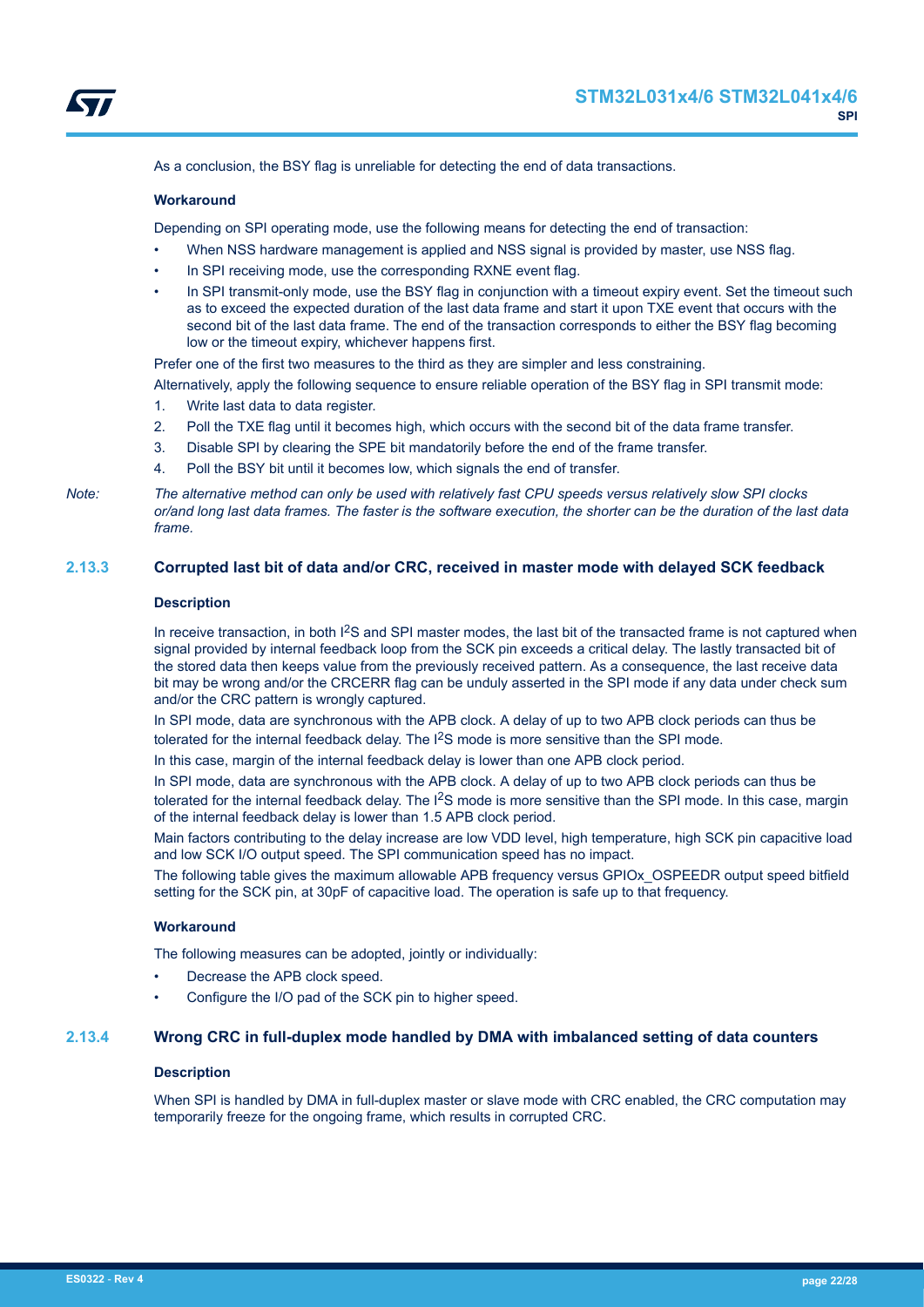<span id="page-22-0"></span>This happens when the receive counter reaches zero upon the receipt of the CRC pattern (as the receive counter was set to a value greater, by CRC length, than the transmit counter). An internal signal dedicated to receive-only mode is left unduly pending. Consequently, the signal can cause the CRC computation to freeze during a next transaction in which DMA TXE event service is accidentally delayed (for example, due to DMA servicing a request from another channel).

## **Workaround**

Apply one of the following measures prior to each full-duplex SPI transaction:

- Set the DMA transmission and reception data counters to equal values. Upon the transaction completion, read the CRC pattern out from RxFIFO separately by software.
- Reset the SPI peripheral via peripheral reset register.

#### **2.13.5 CRC error in SPI slave mode if internal NSS changes before CRC transfer**

#### **Description**

Some reference manual revisions may omit the information that the device operating as SPI slave must be configured in software NSS control if the SPI master pulses the NSS (for (for example in NSS pulse mode). Otherwise, the transition of the internal NSS signal after the CRCNEXT flag is set might result in wrong CRC value computed by the device and, as a consequence, in a CRC error. As a consequence, the NSS pulse mode cannot be used along with the CRC function.

This is a documentation error rather than a product limitation.

#### **Workaround**

No application workaround is required as long as the device operating as SPI slave is duly configured in software NSS control.

## **2.13.6 Anticipated communication upon SPI transit from slave receiver to master**

#### **Description**

Regardless of the master mode configured, the communication clock starts upon setting the MSTR bit even though the SPI is disabled, if transiting from receive-only (RXONLY = 1) or half-duplex receive (BIDIMODE = 1 and BIDIOE = 0) slave mode to master mode.

#### **Workaround**

Apply one of the following measures:

- Before transiting to master mode, hardware-reset the SPI via the reset controller.
- Set the MSTR and SPE bits of the SPI configuration register simultaneously, which forces the immediate start of the communication clock. In transmitter configuration, load the data register in advance with the data to send.

## **2.13.7 Limited SPI frequency when peripheral is configured in Master reception or in Slave transmission mode and V<sub>DD</sub> is below 2.7 V**

#### **Description**

When the SPI is configured in Master reception or in Slave transmission mode, the maximum SPI frequency should be 16 MHz in Range1 ( $V_{DD}$  ranging from 1,71 to 3,6 V). However a timing issue limits the maximum transaction reachable frequency when  $V_{DD}$  is below 2.7 V.

#### **Workaround**

None.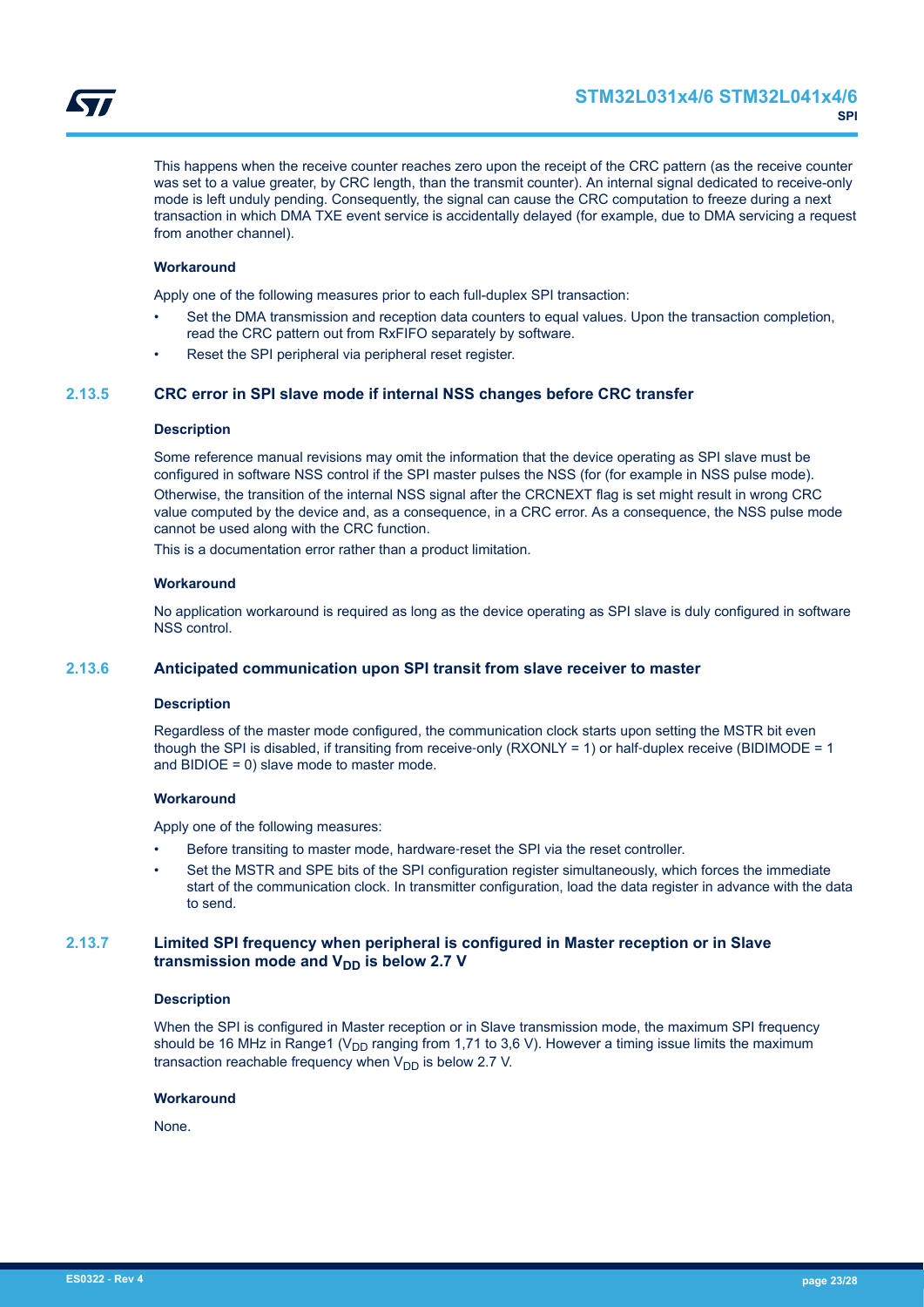## <span id="page-23-0"></span>**Revision history**

| <b>Date</b> | <b>Version</b> | <b>Changes</b>                                                                                                                                                                                         |
|-------------|----------------|--------------------------------------------------------------------------------------------------------------------------------------------------------------------------------------------------------|
| 02-Dec-2015 | 1              | Initial release.                                                                                                                                                                                       |
|             |                | Added device revision 'Y'.                                                                                                                                                                             |
|             |                | Updated Table 3: Summary of silicon limitations:                                                                                                                                                       |
|             |                | limitations I2C and USART cannot wake up the device from Stop mode<br>٠<br>and BOOT MODE bits do not reflect the selected boot mode are fixed<br>for revision 'Y'                                      |
| 16-Feb-2016 | 2              | added ADC limitation.<br>٠                                                                                                                                                                             |
|             |                | Added Section 2.2.1: Overrun flag might not be set when converted data have<br>not been read before new data are written                                                                               |
|             |                | Updated Section 2.6.2: Last data bit or CRC calculation may be corrupted for<br>the data received in master mode depending on the feedback communication<br>clock timing with respect to the APB clock |
|             |                | Added device revision 'X'                                                                                                                                                                              |
| 04-Jul-2016 | 3              | Updated: Table 1: Device identification and Table 3: Summary of silicon<br>limitations                                                                                                                 |
|             | 4              | Distinction made between device and documentation errata.                                                                                                                                              |
| 09-Dec-2021 |                | Added GPIO, DMA, TIM, LPTIM errata.                                                                                                                                                                    |
|             |                | Updated ADC, RTC and TAMP, and SPI errata. Distinction made between<br>USART and LPUART and errata updated.                                                                                            |

## **Table 5. Document revision history**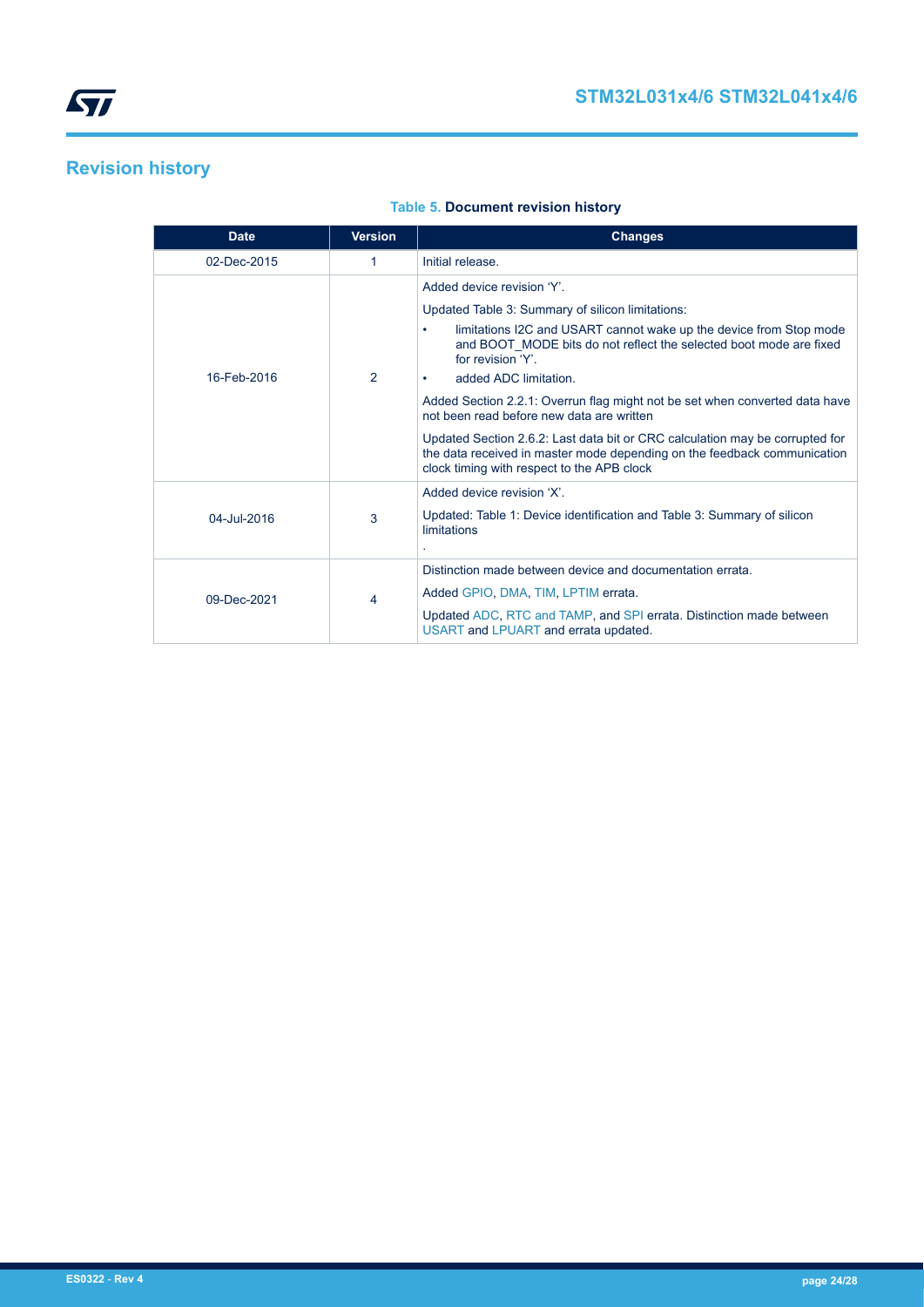

## **Contents**

| 1                       |     |       |                                                                                         |  |
|-------------------------|-----|-------|-----------------------------------------------------------------------------------------|--|
| $\overline{\mathbf{2}}$ |     |       |                                                                                         |  |
|                         | 2.1 |       |                                                                                         |  |
|                         |     | 2.1.1 |                                                                                         |  |
|                         |     | 2.1.2 | Flash memory wakeup issue when waking up from Stop or Sleep with Flash in power-down    |  |
|                         |     | 2.1.3 | Unexpected system reset when waking up from Stop mode with regulator in low-power       |  |
|                         |     | 2.1.4 |                                                                                         |  |
|                         |     | 2.1.5 |                                                                                         |  |
|                         |     | 2.1.6 |                                                                                         |  |
|                         |     | 2.1.7 |                                                                                         |  |
|                         |     | 2.1.8 | Electrical sensitivity characteristics lower compared to other STM32 devices 7          |  |
|                         |     | 2.1.9 |                                                                                         |  |
|                         | 2.2 |       |                                                                                         |  |
|                         |     | 2.2.1 |                                                                                         |  |
|                         |     | 2.2.2 | Timer2 and Timer21 alternate functions not available on PA8, PB6 and PA11. 8            |  |
|                         | 2.3 |       |                                                                                         |  |
|                         |     | 2.3.1 | DMA disable failure and error flag omission upon simultaneous transfer error and global |  |
|                         |     | 2.3.2 |                                                                                         |  |
|                         | 2.4 |       |                                                                                         |  |
|                         |     | 2.4.1 | Overrun flag is not set if EOC reset coincides with new conversion end 8                |  |
|                         |     | 2.4.2 |                                                                                         |  |
|                         |     | 2.4.3 |                                                                                         |  |
|                         | 2.5 |       |                                                                                         |  |
|                         |     | 2.5.1 | COMP1_CSR and COMP2_CSR lock bit reset by SYSCFGRST bit in RCC_APB2RSTR                 |  |
|                         |     | 2.5.2 | Output of comparator 2 cannot be internally connected to input 1 of low-power timer 9   |  |
|                         | 2.6 |       |                                                                                         |  |
|                         |     | 2.6.1 |                                                                                         |  |
|                         | 2.7 |       |                                                                                         |  |
|                         |     | 2.7.1 | PWM re-enabled in automatic output enable mode despite of system break. 10              |  |
|                         |     | 2.7.2 |                                                                                         |  |
|                         |     | 2.7.3 |                                                                                         |  |
|                         |     | 2.7.4 |                                                                                         |  |
|                         | 2.8 |       |                                                                                         |  |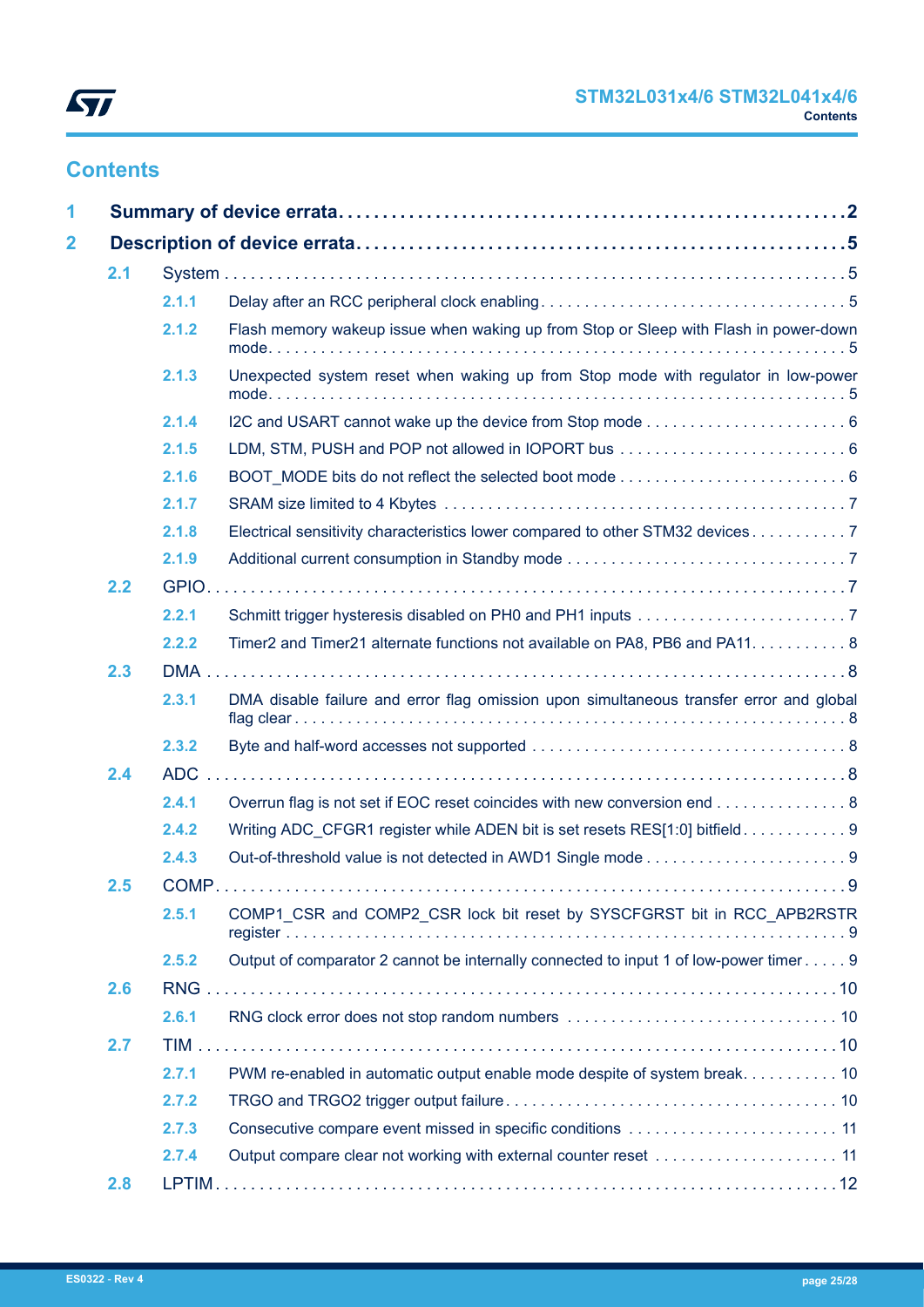# ST

## **STM32L031x4/6 STM32L041x4/6 Contents**

|      | 2.8.1  | Device may remain stuck in LPTIM interrupt when entering Stop mode  12                              |  |
|------|--------|-----------------------------------------------------------------------------------------------------|--|
|      | 2.8.2  | Device may remain stuck in LPTIM interrupt when clearing event flag 12                              |  |
|      | 2.8.3  | LPTIM events and PWM output are delayed by 1 kernel clock cycle 12                                  |  |
| 2.9  |        |                                                                                                     |  |
|      | 2.9.1  | Spurious tamper detection when disabling the tamper channel 13                                      |  |
|      | 2.9.2  |                                                                                                     |  |
|      | 2.9.3  |                                                                                                     |  |
|      | 2.9.4  | Calendar initialization may fail in case of consecutive INIT mode entry 15                          |  |
|      | 2.9.5  | Alarm flag may be repeatedly set when the core is stopped in debug 15                               |  |
|      | 2.9.6  | Detection of a tamper event occurring before enabling the tamper detection is not                   |  |
| 2.10 |        |                                                                                                     |  |
|      | 2.10.1 | 10-bit master mode: new transfer cannot be launched if first part of the address is not             |  |
|      | 2.10.2 |                                                                                                     |  |
|      | 2.10.3 | Wrong data sampling when data setup time $(t_{\text{SU-DAT}})$ is shorter than one I2C kernel clock |  |
|      | 2.10.4 |                                                                                                     |  |
|      | 2.10.5 |                                                                                                     |  |
|      | 2.10.6 |                                                                                                     |  |
|      | 2.10.7 | START bit is cleared upon setting ADDRCF, not upon address match  18                                |  |
|      | 2.10.8 |                                                                                                     |  |
|      | 2.10.9 |                                                                                                     |  |
| 2.11 |        |                                                                                                     |  |
|      | 2.11.1 |                                                                                                     |  |
|      | 2.11.2 |                                                                                                     |  |
|      | 2.11.3 |                                                                                                     |  |
|      | 2.11.4 | Receiver timeout counter wrong start in two-stop-bit configuration 20                               |  |
|      | 2.11.5 |                                                                                                     |  |
| 2.12 |        |                                                                                                     |  |
|      | 2.12.1 |                                                                                                     |  |
|      | 2.12.2 |                                                                                                     |  |
|      | 2.12.3 | Receiver timeout counter wrong start in two-stop-bit configuration 21                               |  |
|      | 2.12.4 |                                                                                                     |  |
| 2.13 |        |                                                                                                     |  |
|      | 2.13.1 |                                                                                                     |  |
|      | 2.13.2 |                                                                                                     |  |
|      | 2.13.3 | Corrupted last bit of data and/or CRC, received in master mode with delayed SCK feedback            |  |
|      |        |                                                                                                     |  |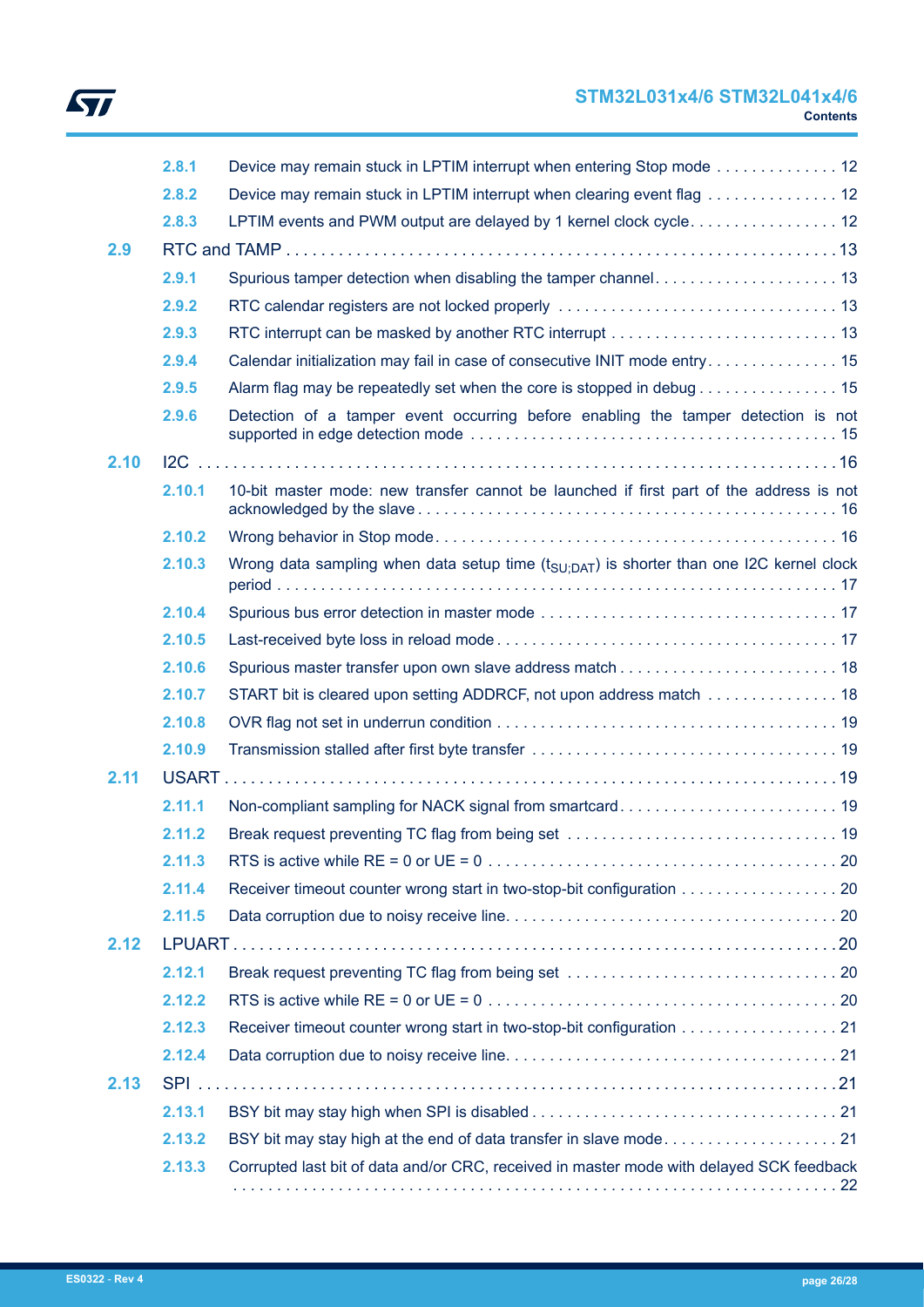

|        | 2.13.4 Wrong CRC in full-duplex mode handled by DMA with imbalanced setting of data counters. |
|--------|-----------------------------------------------------------------------------------------------|
|        | 2.13.5 CRC error in SPI slave mode if internal NSS changes before CRC transfer 23             |
| 2.13.6 | Anticipated communication upon SPI transit from slave receiver to master23                    |
|        | 2.13.7 Limited SPI frequency when peripheral is configured in Master reception or in Slave    |
|        |                                                                                               |